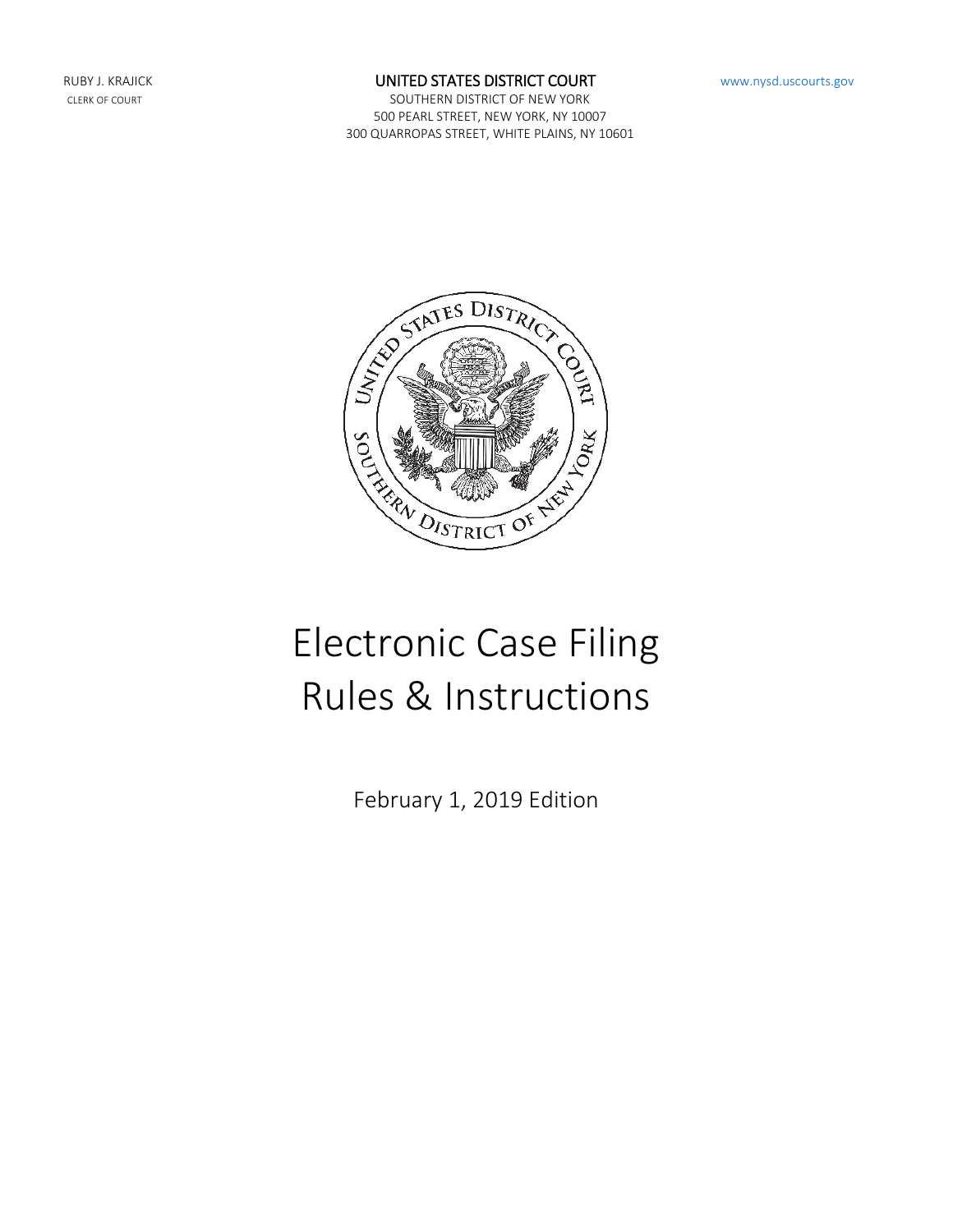<span id="page-1-1"></span><span id="page-1-0"></span>

|     | <b>Part I. Electronic Case Filing Rules</b>           |  |
|-----|-------------------------------------------------------|--|
| 1.  |                                                       |  |
| 2.  |                                                       |  |
| 3.  |                                                       |  |
| 4.  |                                                       |  |
| 5.  |                                                       |  |
| 6.  |                                                       |  |
| 7.  |                                                       |  |
| 8.  |                                                       |  |
| 9.  |                                                       |  |
| 10. |                                                       |  |
| 11. |                                                       |  |
| 12. |                                                       |  |
|     | <b>Part II. - Electronic Case Filing Instructions</b> |  |
| 13. |                                                       |  |
| 14. |                                                       |  |
| 15. |                                                       |  |
| 16. |                                                       |  |
| 17. |                                                       |  |
| 18. |                                                       |  |
| 19. |                                                       |  |
| 20. |                                                       |  |
| 21. |                                                       |  |
| 22. |                                                       |  |
| 23. |                                                       |  |
| 24. |                                                       |  |
|     |                                                       |  |

# Table of Contents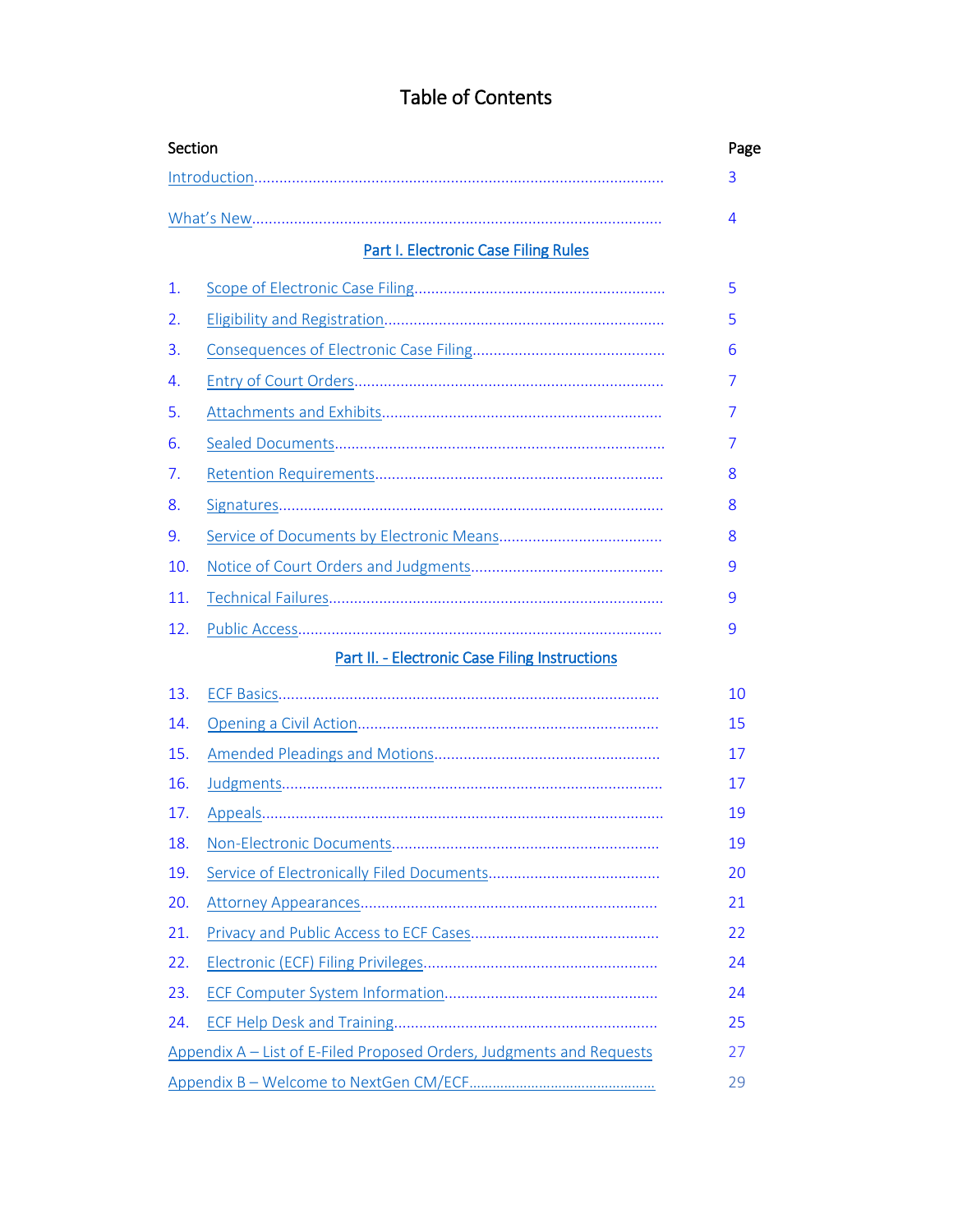# Introduction

The United States District Court for the Southern District of New York implemented a Case Management / Electronic Case Filing (ECF) system in December 2003. Electronic versions of documents have largely replaced paper documents in the Court's files. All new civil and criminal cases filed in this Court after December 2, 2003 are ECF cases.

*Pro se* litigants must file pleadings and documents in the traditional manner on paper unless the assigned judge has granted permission to electronically file on the ECF system. The information in this document applies only to cases assigned to the ECF system.

Please reference any addenda to these Rules & Instructions for interim updates.

The following should be observed when filing electronically:

- The Federal Rules of Civil and Criminal Procedure,
- The Court's [Local Rules,](https://nysd.uscourts.gov/rules)
- The assigned judge'[s Individual Practices,](https://nysd.uscourts.gov/judges) and
- The Court's Electronic Case Filing Rules & Instructions.

The Court is prepared to assist you in filing electronically in the following manner:

- The SDNY Electronic Case Filing Rules & Instructions are your guide to electronic filing.
- Training in Electronic Case Filing (ECF) is available both in person at the courthouse and on-line at <https://www.nysd.uscourts.gov/electronic-case-filing>(*[See also section 24 -](#page-25-1) ECF Help Desk and [Training](#page-25-1)*).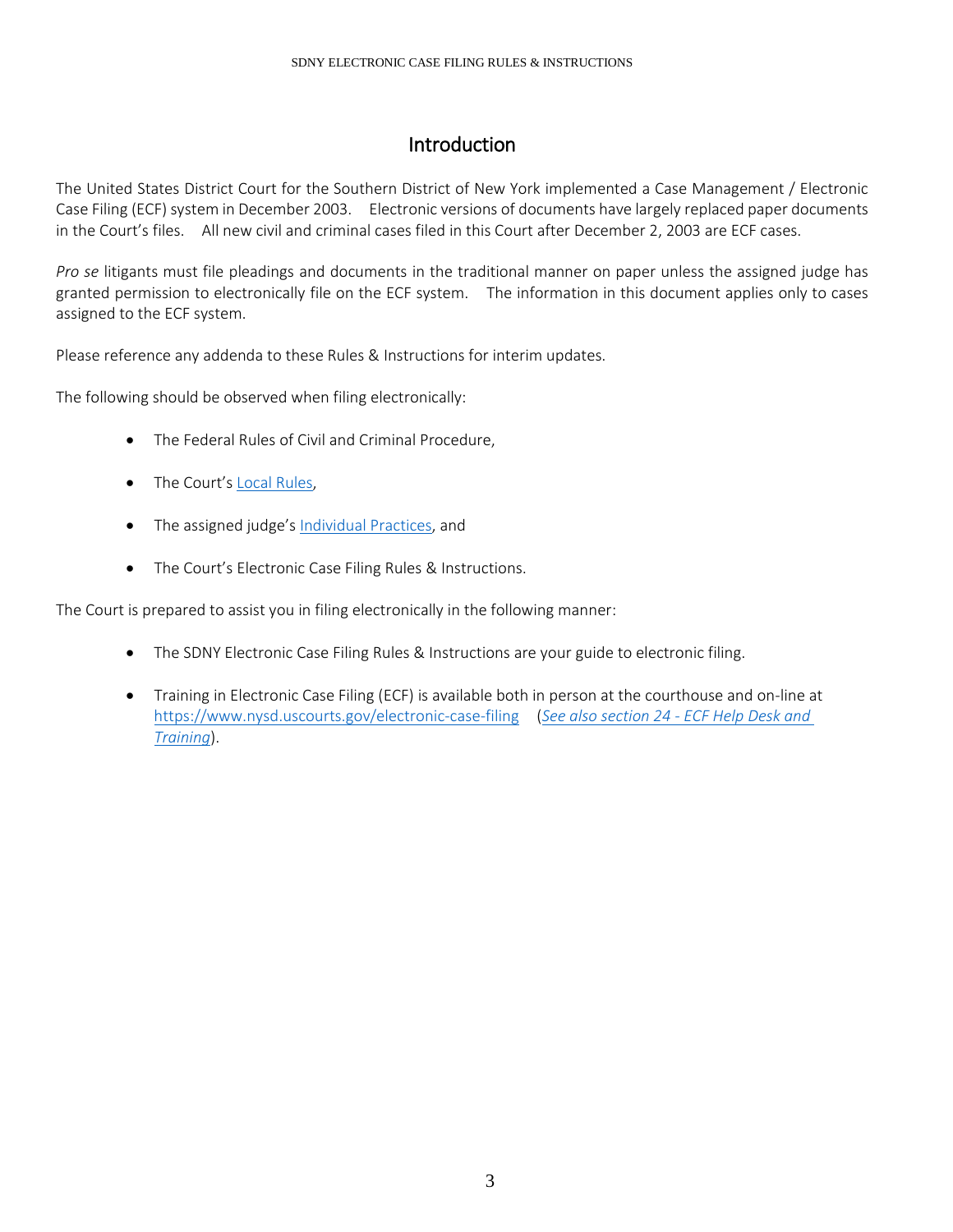# What's New

# February 1, 2019 Edition

# <span id="page-3-0"></span>Disposal of Paper Documents

Paper documents scanned and docketed to the ECF system by the court are subject to disposal.

3.2 Consequences of Electronic Filing

### Email Case Initiating Documents

When a case is required to be opened in paper form, the filing party must, within 24 hours of filing the case, email copies of the case initiating documents to the Clerk's Office at [caseopenings@nysd.uscourts.gov.](mailto:caseopenings@nysd.uscourts.gov)

14.2 Are there cases that must not be electronically filed?

#### Non-Electronic Documents

The ECF Rules listed below have been revised to clarify how certain non-electronic documents may be submitted.

- 18.1 In an ECF case, are there documents that should not be electronically filed?
- 18.4 Is a Consent to Proceed before a U.S. Magistrate Judge filed electronically?
- 18.5 Is a Writ of Execution filed electronically?
- 18.6 Are Proposed Orders in Criminal Cases Filed Electronically?

Please see the end of this document for any addenda published after the above dates.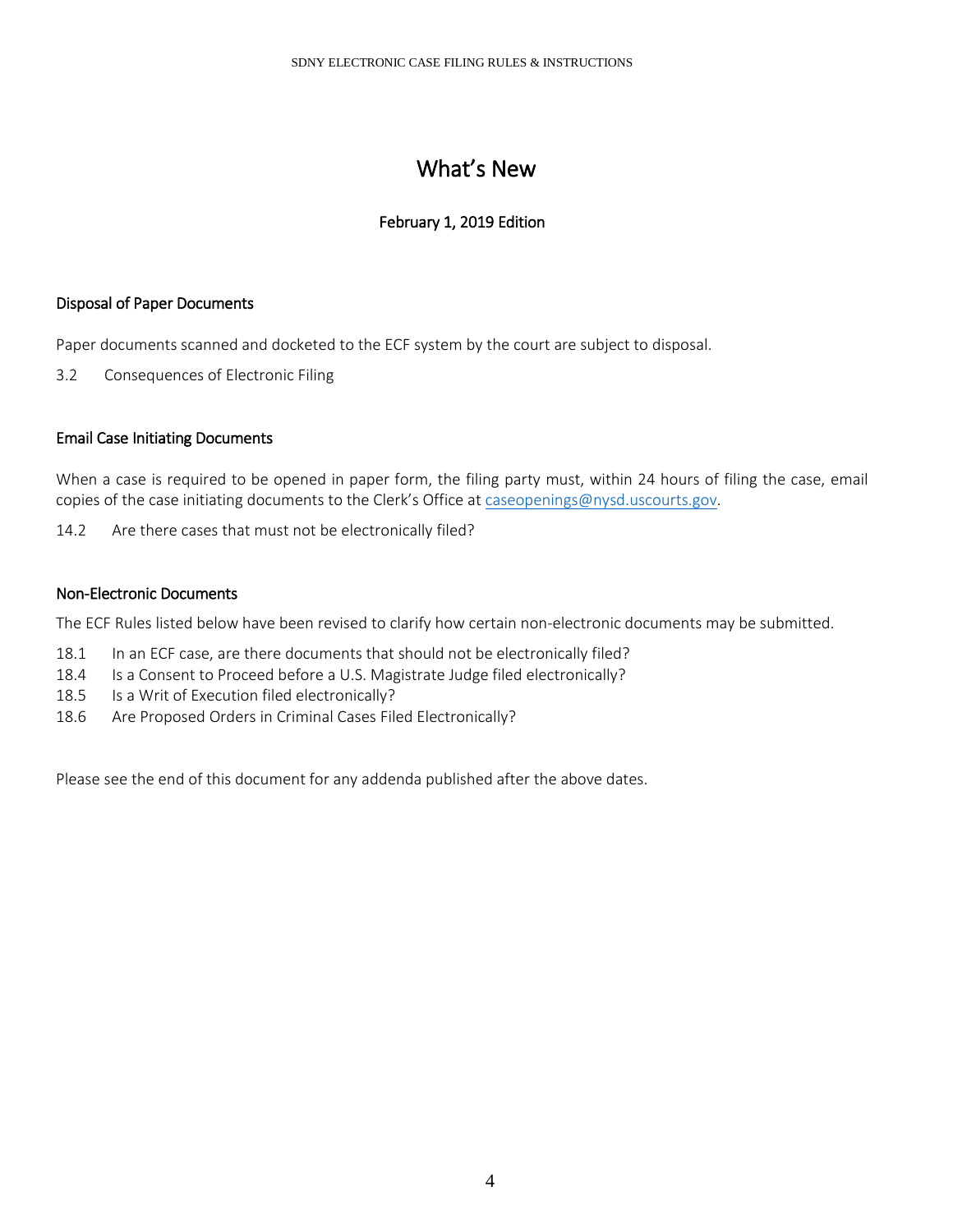# Part I. Electronic Case Filing Rules

<span id="page-4-1"></span><span id="page-4-0"></span>The Court will accept for filing documents submitted, signed or verified by electronic means that comply with the following rules.

# Section 1. Scope of Electronic Filing

1.1 Except as expressly provided and in exceptional circumstances preventing a party from filing electronically, all documents required to be filed with the Court must be filed electronically. Any party unable to comply with this requirement must seek permission of the Court to file in the traditional manner, on paper. Any such application made after regular business hours may be submitted through the night depository box maintained pursuant to [Local Civil Rule](https://nysd.uscourts.gov/rules.php)  [1.2.](https://nysd.uscourts.gov/rules.php) Unless otherwise ordered by the Court, documents filed by *pro se* litigants must be filed in the traditional manner, on paper, and will be scanned and docketed by the Clerk's Office into the ECF system.

1.2 In civil and miscellaneous cases the filing of the initial papers, including complaints, notices, petitions, etc., the payment of any applicable fees and the request for and issuance of summonses will be accomplished electronically. (*[See](#page-14-0)  section 14 - [Opening a Civil Action](#page-14-0)*).

1.3 Unless limited by their terms to civil cases, the provisions of these procedures relating to electronic filing apply in miscellaneous and criminal cases. Electronic filing procedures shall not apply to applications for arrest, search or electronic surveillance warrants; for other orders in aid of or ancillary to a criminal investigation; or to proceedings relating to the grand jury.

1.4 In a criminal case the indictment or information, including any superseders, shall be filed and given to the defendant in the traditional manner on paper in accordance with the Federal Rules of Criminal Procedure and applicable Local Rules rather than electronically; in addition, service of subpoenas shall be made in the traditional manner on paper in accordance with the Federal Rules of Criminal Procedure and applicable Local Rules. After a criminal case has been opened, counseled parties must promptly provide the Clerk of Court with electronic copies in PDF-A format of all documents previously provided in paper form. All subsequent documents must be electronically filed except as provided in these Rules & Instructions or as ordered by the Court.

1.5 The Clerk of Court shall write and revise as necessary Instructions to guide Filing Users and maximize the efficiency of the Electronic Case Filing system. (*See Part II - [Electronic Case Filing Instructions](#page-9-0)*).

# Section 2. Eligibility and Registration

<span id="page-4-2"></span>2.1 Attorneys admitted to the bar of this Court, including those admitted *pro hac vice* and attorneys authorized to represent the United States, may register and may be required to register as Filing Users of the Court's ECF system. Unless excused by the Court, attorneys not already Filing Users appearing in cases must register as Filing Users. Registration is accomplished through the Public Access to Court Electronic Records (PACER) system. Registration is in a form prescribed by the Clerk and requires the Filing User's name, address, telephone number, Internet e-mail address and a declaration that the attorney is admitted to the bar of this Court or authorized to represent the United States or admitted *pro hac vice*. See the ECF page a[t https://www.nysd.uscourts.gov/attorney-registration](https://www.nysd.uscourts.gov/attorney-registration) for details.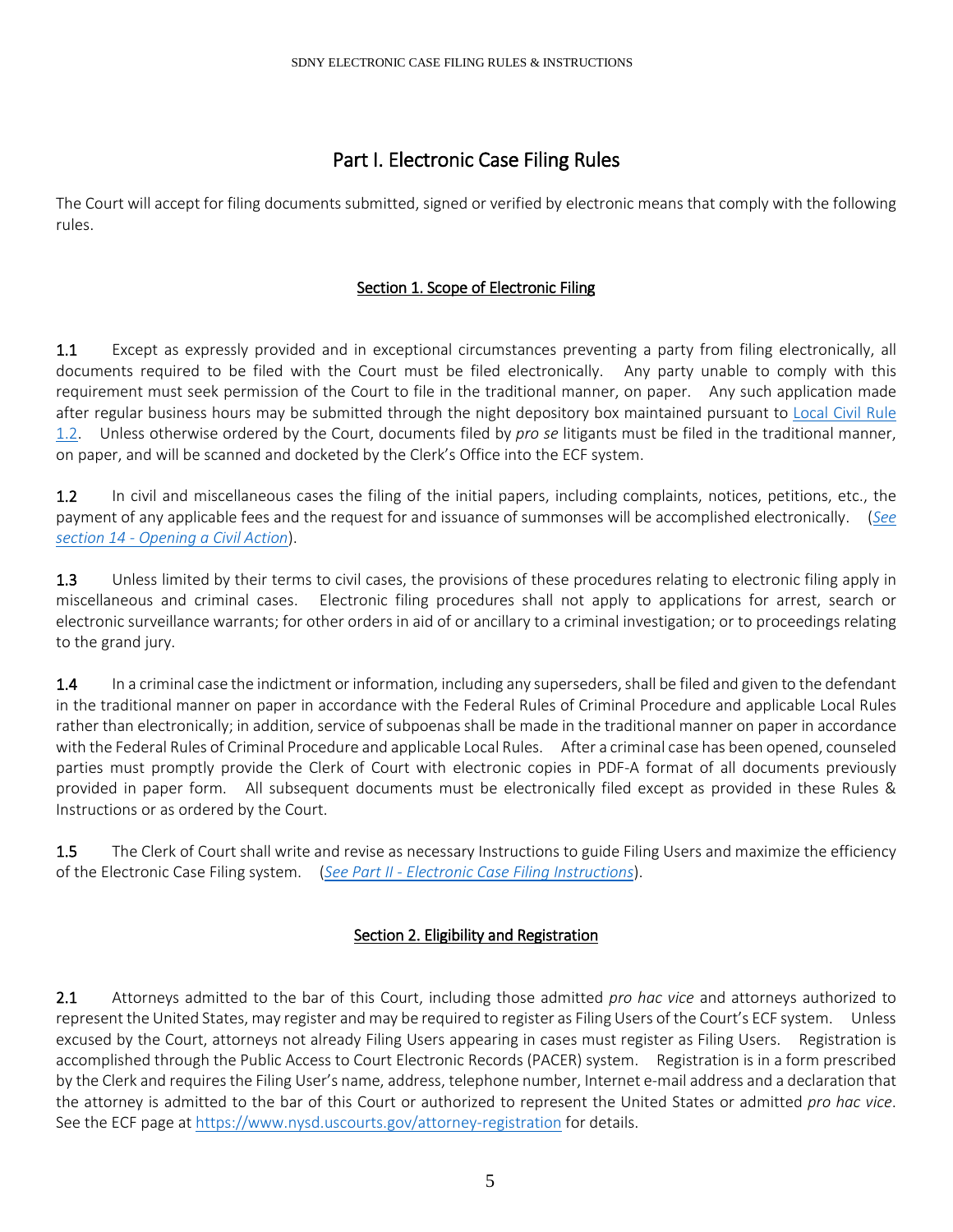2.2 (a) The Court may permit or require a *pro se* party to a pending civil action to register as a Filing User in the ECF system solely for purposes of that action. Registration is in a form prescribed by the Clerk and requires identification of the action as well as the name, address, telephone number and Internet e-mail address of the party. A sample [Motion for Permission for Electronic Case Filing is available here.](https://nysd.uscourts.gov/forms?field_form_category_target_id=22&title=&sort_by=title) The Court may require the party to attend inperson training for Electronic Case Filing as a condition of registering as a Filing User. If, during the course of the proceeding, the party retains an attorney who appears on the party's behalf the attorney must advise the Clerk to terminate the party's registration as a Filing User upon the attorney's appearance.

(b) A *pro se* party who is not incarcerated may consent to be a Receiving User (one who receives notices of court filings by e-mail instead of by regular mail, but who cannot file electronically). A sample *Pro Se* [\(Non-prisoner\)](https://nysd.uscourts.gov/forms?field_form_category_target_id=22&title=&sort_by=title)  [Consent & Registration Form to Receive Documents Electronically is available here.](https://nysd.uscourts.gov/forms?field_form_category_target_id=22&title=&sort_by=title)

- 2.3 Filing Users agree to protect the security of their passwords and immediately notify the Clerk and PACER if they learn that their password has been compromised.
- 2.4 In a civil action the Clerk will transmit Notices of Electronic Filing (NEF) to:

(a) the attorney who electronically filed the case initiating document,

(b) each attorney identified on the Civil Cover Sheet or case initiating document in cases opened on the ECF system by the Clerk,

(c) each additional attorney who subsequently appears in the action and electronically files a Notice of Appearance,

(d) any *pro se* party who has received permission from the Court to register as a Filing User, and

(e) any *pro se* party who has registered as a Receiving User.

In a criminal case the Clerk will enter, as Filing Users to whom Notices of Electronic Filing will be transmitted and who will be granted access to electronically file and retrieve documents in the case, the attorney(s) for the United States identified on the Criminal Designation Form or subsequently identified as representing the United States in the case and each attorney electronically filing a Notice of Appearance on behalf of a defendant.

2.5 An attorney of record may, by written request to the judge, have transmission of Notices of Electronic Filing (NEF) to another attorney in his or her firm terminated. Please review the judge's Individual Practices. (*[See section 22 -](#page-24-0) ECF Passwords*).

# Section 3. Consequences of Electronic Filing

3.1 Except as otherwise provided in section 4 herein, electronic filing of a document in the ECF system consistent with these procedures, together with the transmission of a Notice of Electronic Filing (NEF) from the Court, constitutes filing of the document for all purposes of the Federal Rules of Civil Procedure, the Federal Rules of Criminal Procedure, and the Local Rules of this Court and constitutes entry of the document on the docket kept by the Clerk under Federal Rules of Civil Procedure 58 and 79 and Federal Rules of Criminal Procedure 49 and 55.

3.2 When a document has been filed electronically, the official record is the electronic recording of the document as stored by the Court (subject to the exception set out in section 4 below), and the filing party is bound by the document as filed. Except in the case of documents first filed in paper form and subsequently submitted electronically under section 1, a document filed electronically is deemed filed on the date and time stated on the Notice of Electronic Filing (NEF) from the Court. For *pro se* litigants, paper documents filed with the Court, and subsequently scanned and docketed to the ECF system, shall be deemed filed on the date the documents are received by the Court. Paper documents scanned and docketed to the ECF system by the court are subject to disposal.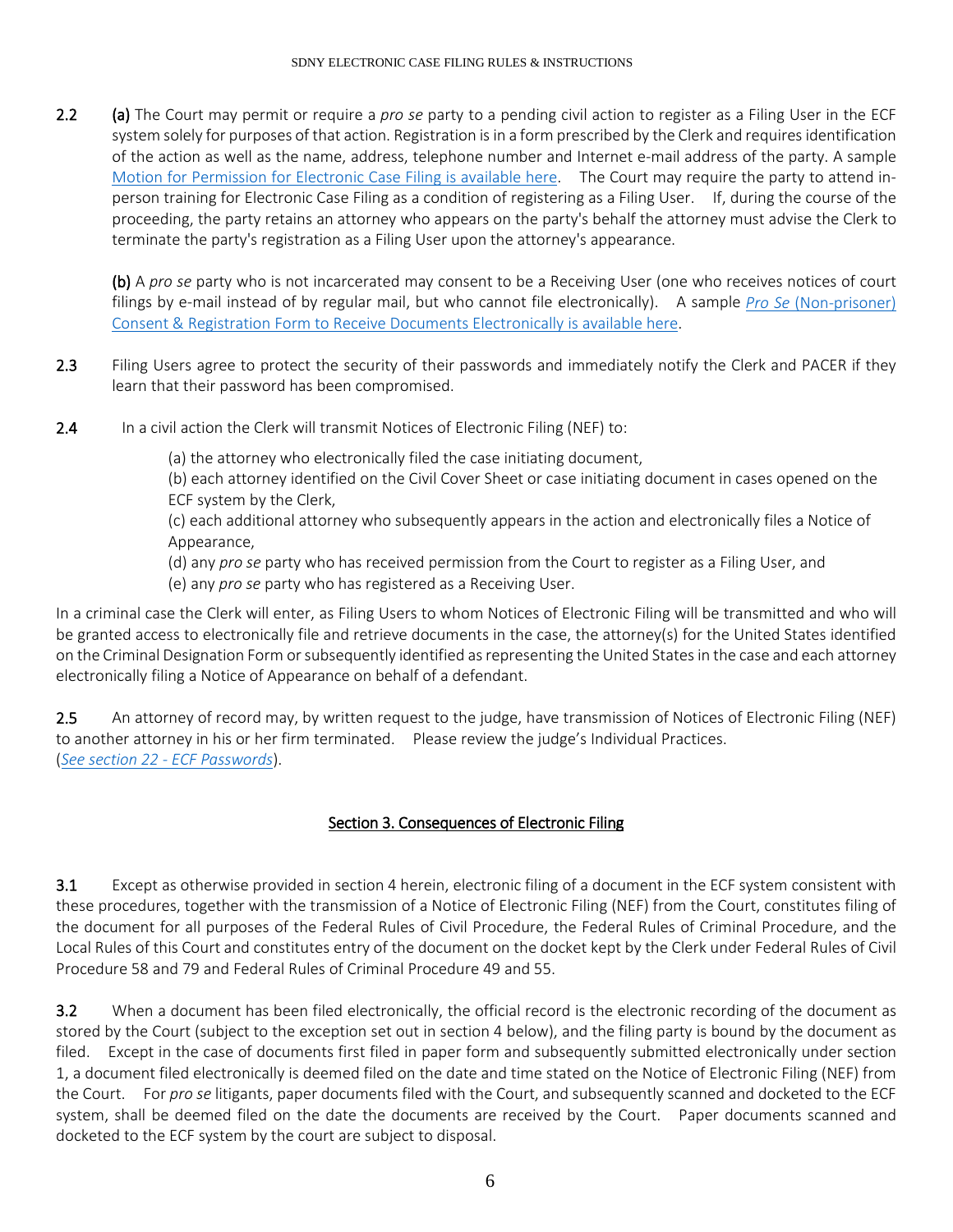3.3 Electronic filing must be completed before midnight local time where the Court is located in order to be considered timely filed that day.

3.4 Judges' Individual Practices should continue to be followed with respect to delivery of courtesy copies. (*[See](#page-20-0)  section 19 - [Service of Electronically Filed Documents](#page-20-0)*).

# Section 4. Entry of Court Orders

<span id="page-6-0"></span>4.1 All orders, decrees, judgments and proceedings of the Court will be filed in accordance with these procedures and entered on the docket kept by the Clerk under Federal Rules of Civil Procedure 58 and 79 and Federal Rules of Criminal Procedure 49 and 55. Orders of the Court may appear solely in electronic form. Documents may be signed by a judge using an electronic signature or may be scanned so as to contain an image of the judge's signature.

4.2 A Filing User submitting a document electronically that requires a judge's signature must promptly deliver the document in such other form, if any, as the Court requires. (*See section 18 - [Non-Electronic Documents](#page-19-0)*).

4.3 All Filing and Receiving Users have an obligation to review the Court's actual order, decree, or judgment, as available on ECF, and should not rely on the description of such order, decree or judgment in the Notice of Electronic Filing (NEF) alone. In the case of any discrepancy between an order, decree, or judgment of the Court and the description of such order, decree, or judgment in the NEF, the order, decree, or judgment of the Court shall control.

# Section 5. Attachments and Exhibits

<span id="page-6-1"></span>5.1 Filing Users must submit in electronic form all documents referenced as exhibits or attachments, unless the Court permits paper filing. Exhibits must be filed as attachments to the main document. Each attachment must be clearly titled so the subject of the exhibit is clear.

5.2 A Filing User must submit as exhibits or attachments only those excerpts of the referenced documents that are relevant to the matter under consideration by the Court. Excerpted material must be clearly and prominently identified as such. Filing Users who file excerpts of documents as exhibits or attachments under this procedure do so without prejudice to their right to file timely additional excerpts or the complete document. Responding parties may file timely additional excerpts that they believe are relevant or the complete document. A party may move before the Court for permission to serve and file in hard copy documents that cannot be reasonably scanned.

5.3 In cases where the record of an administrative or other prior proceeding must be filed with the Court, such record may be served and filed in hard copy without prior motion and order of the Court. (*See section 15 – [Amended Pleadings](#page-16-0)  [and Motions](#page-16-0)*).

### Section 6. Sealed Documents

<span id="page-6-2"></span>6.1 Documents may not be placed under seal without leave of the Court. Documents ordered to be placed under seal may not be filed electronically.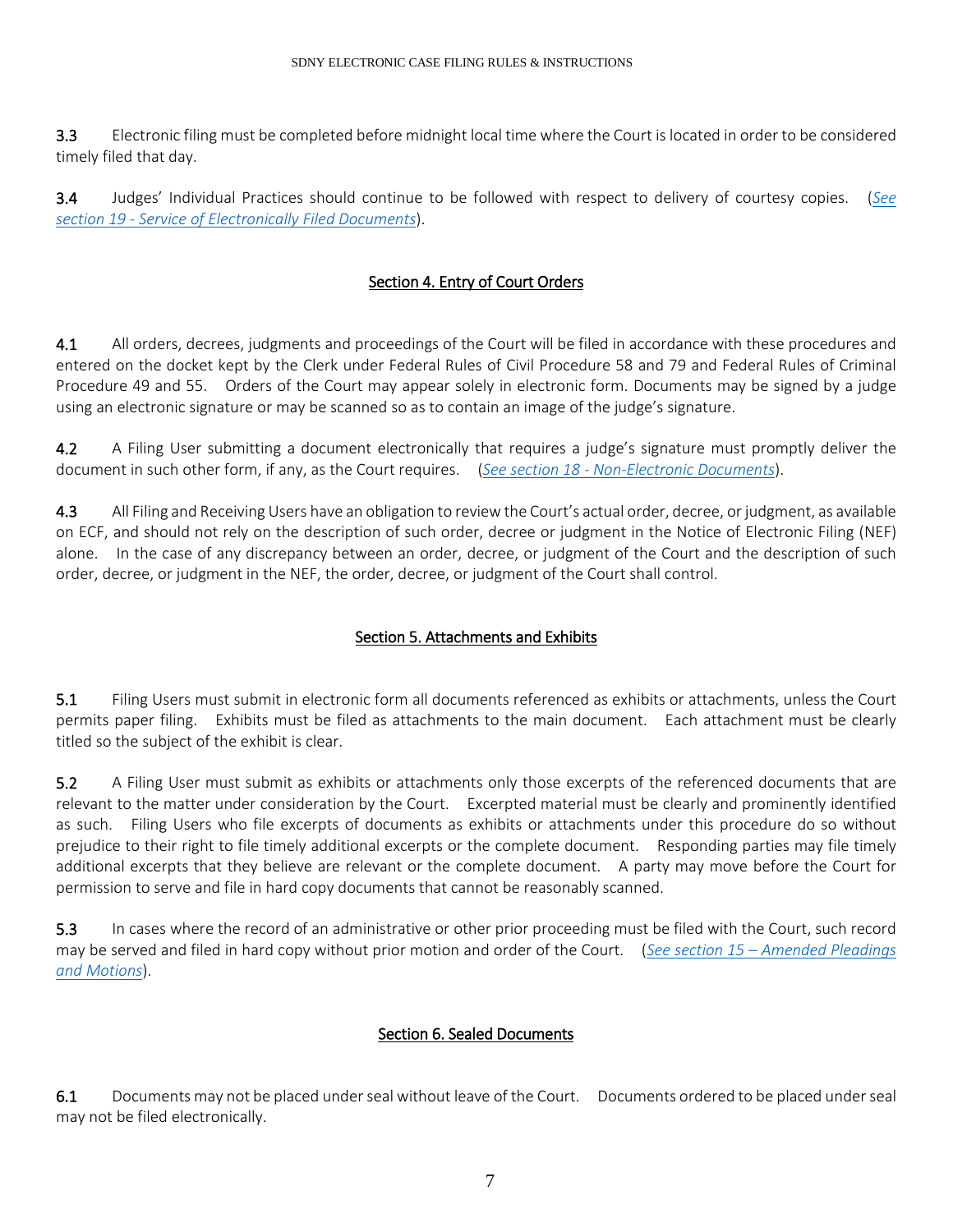6.2 A motion to file documents under seal should be filed electronically unless prohibited by law, in redacted form if necessary; however, a motion to file under seal that includes a statement of why the filing should not be made electronically may be made in paper copy. The order of the Court authorizing the filing of documents under seal may be filed electronically unless prohibited by law. For complete instructions see the sealed records filing instructions on the Cases page at [https://nysd.uscourts.gov/programs/records/sealed.](https://nysd.uscourts.gov/programs/records/sealed)

6.3 A paper copy of the sealing order must be attached to the outside of the envelope containing the documents under seal and be delivered to the Clerk's Office. (*See section 18 - [Non-Electronic Documents](#page-19-0)*).

# Section 7. Retention Requirements

<span id="page-7-0"></span>Documents that are electronically filed and require original signatures other than that of the Filing User must be maintained in paper form by the Filing User until one year after all time periods for appeals expire, except that affidavits, declarations and proofs of service must be maintained in paper form by the Filing User until five years after all time periods for appeals expire. On request of the Court, the Filing User must provide original documents for review.

# Section 8. Signatures

<span id="page-7-1"></span>8.1 The user log-in and password required to submit documents to the ECF system serve as the Filing User's signature on all electronic documents filed with the Court. They also serve as a signature for purposes of the Federal Rules of Civil Procedure, including Rule 11, the Federal Rules of Criminal Procedure, the Local Rules of this Court, and any other purpose for which a signature is required in connection with proceedings before the Court.

8.2 Electronically filed documents must include a signature block and must set forth the name, address, telephone number and e-mail address all in compliance with the Federal Rules of Civil Procedure and Local Civil Rule 11.1. In the absence of a scanned signature image, the name of the Filing User under whose log-in and password the document is submitted must be preceded by an "S/" typed in the space where the signature would otherwise appear.

8.3 No Filing User or other person may knowingly permit or cause to permit a Filing User's password to be used by anyone other than an authorized agent of the Filing User. Filing Users are obligated to immediately bring to the attention of the court any unauthorized filings.

8.4 A document requiring the signature of a party or witness shall be electronically filed in a scanned format that contains an image of the actual signature.

8.5 Documents requiring signatures of more than one party must be electronically filed either by: (a) submitting a scanned document containing all necessary signatures; (b) representing the consent of the other parties on the document; (c) identifying on the document the parties whose signatures are required and by the submission of a notice of endorsement by the other parties no later than three business days after filing; or (d) in any other manner approved by the Court. (*[See](#page-9-1)  [section 13 -](#page-9-1) ECF Basics*).

# Section 9. Service of Documents by Electronic Means

<span id="page-7-2"></span>9.1 In cases assigned to the ECF system, service is complete provided all parties receive a Notice of Electronic Filing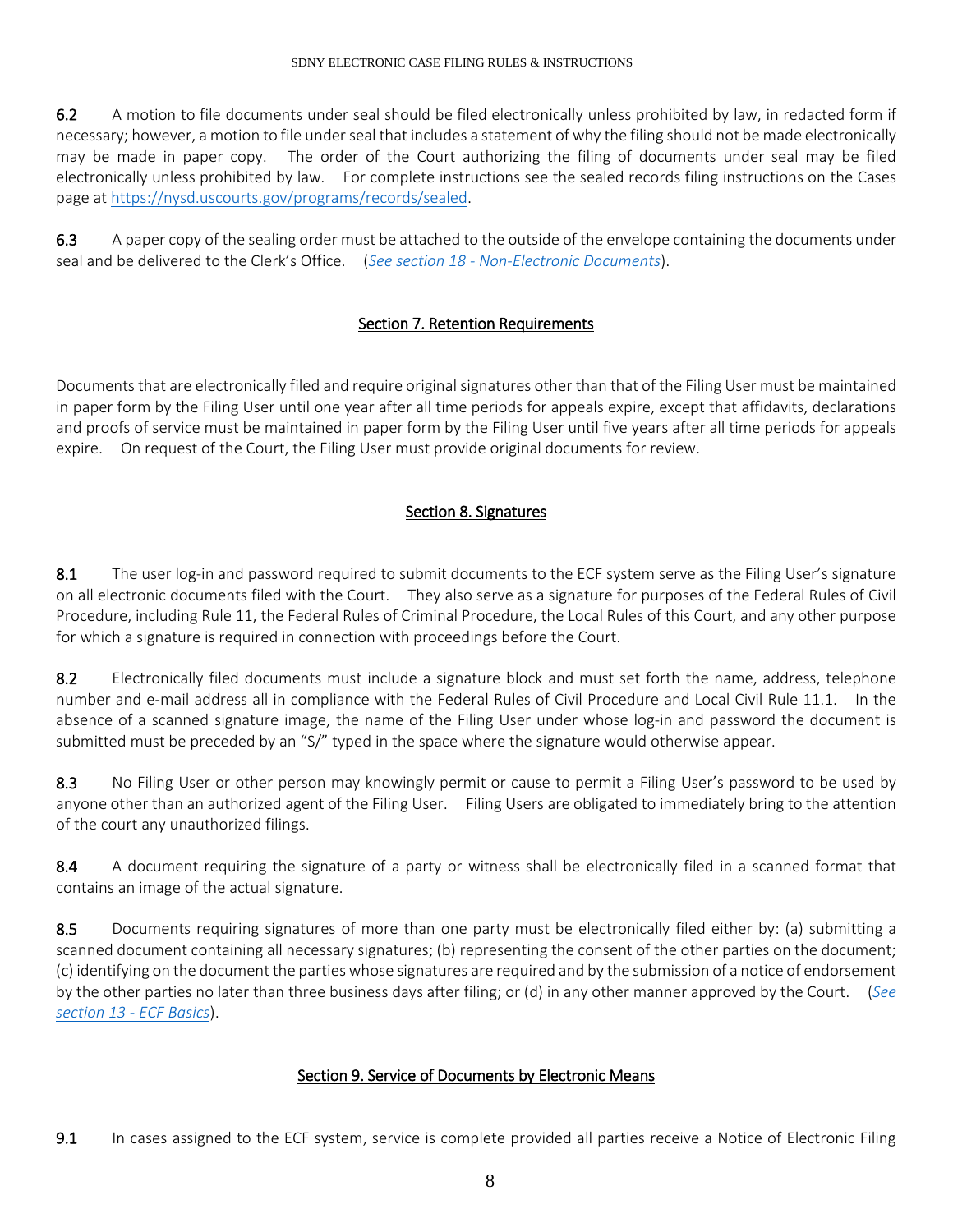(NEF), which is sent automatically by email from the Court (see the NEF for a list of who did/did not receive notice electronically). Transmission of the NEF constitutes service upon all Filing and Receiving Users who are listed as recipients of notice by electronic mail. It remains the duty of Filing and Receiving Users to maintain current contact information with the court and PACER and to regularly review the docket sheet of the case.

<span id="page-8-0"></span>9.2 Attorneys and *pro se* parties who are not Filing or Receiving Users must be served with a paper copy of any electronically filed pleading or other document. Service of such paper copy must be made according to the Federal Rules of Civil Procedure, the Federal Rules of Criminal Procedure and the Local Rules. Such paper service must be documented by electronically filing proof of service. Where the Clerk scans and electronically files pleadings and documents on behalf of a *pro se* party, the associated NEF constitutes service.

# Section 10. Notice of Court Orders and Judgments

Immediately upon the entry of an order or judgment in a proceeding assigned to the ECF system, the Clerk will transmit to all Filing and Receiving Users in the case, in electronic form, a Notice of Electronic Filing (NEF). Electronic transmission of the NEF constitutes the notice required by Federal Rule of Criminal Procedure 49(c) and Federal Rule of Civil Procedure 77(d). In ECF cases, it remains the duty of Filing and Receiving Users to regularly review the docket sheet of the case. The Clerk must give notice in paper form to a person who is not a Filing or Receiving User in accordance with the Federal Rules of Civil Procedure or the Federal Rules of Criminal Procedure. In the case of any discrepancy between an order, decree, or judgment of the Court and the description of such order, decree, or judgment in the NEF, the order, decree, or judgment of the Court shall control. (*See section 19 - [Service of Electronically Filed Documents](#page-20-0)*).

# Section 11. Technical Failures

<span id="page-8-1"></span>A Filing User whose filing is made untimely as the result of a technical failure may seek appropriate relief from the Court. (*See section 23 - [ECF Computer System Information](#page-25-0)*).

### <span id="page-8-2"></span>Section 12. Public Access

A person may review filings that have not been sealed by the Court, in person, at the Clerk's Office.

A person may also view available Court records on-line through the Public Access to Court Electronic Records (PACER) electronic public access service at [https://www.pacer.gov/.](https://www.pacer.gov/) A person who has PACER access may retrieve docket sheets in civil, criminal and miscellaneous cases; documents in civil and miscellaneous cases assigned to the ECF System; and documents in criminal cases filed after November 1, 2004. Only counsel for the United States and for a defendant may retrieve documents on-line in criminal cases filed prior to November 1, 2004. (*[See section 13 -](#page-9-1) ECF Basics*).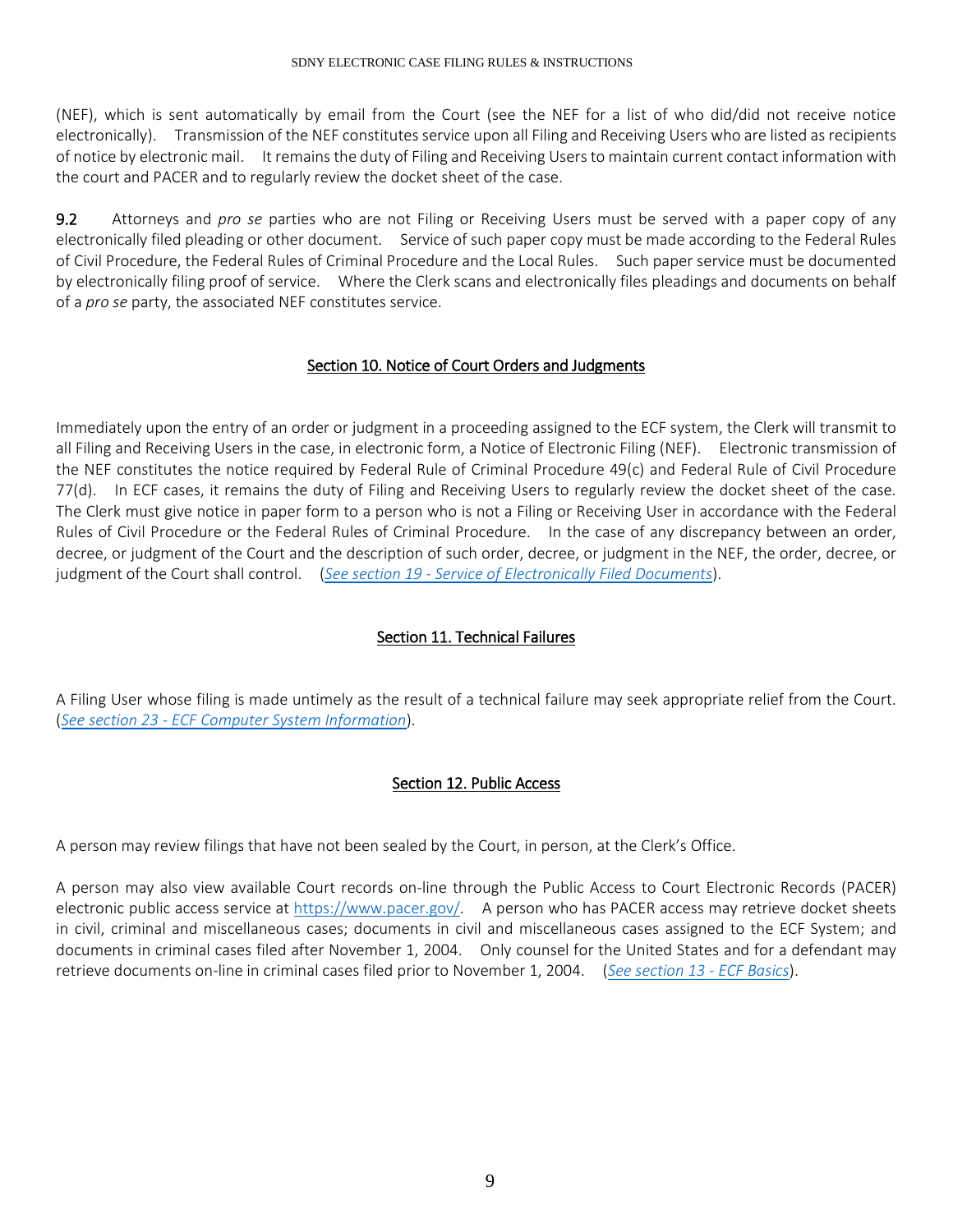# Part II. Electronic Case Filing Instructions

# Section 13. ECF Basics

# <span id="page-9-1"></span><span id="page-9-0"></span>13.1 May letters be filed electronically?

Except for letters to be filed under seal, letters addressed to judges who accept letters may be filed electronically. Parties should consult the assigned judge's Individual Practices to determine if the judge accepts letters at all and, if he or she does, whether the judge has any page limitations on letters and/or requires courtesy copies of letters filed on ECF (and, if so, by what means of delivery). All letters addressed to the Court must include a subject line with the case name and docket number (e.g., "Re: *Doe v. Smith*, 13 Civ. 1234 (ABC)"). Letters solely between parties or their counsel or otherwise not addressed to the Court may not be filed electronically on ECF (except as exhibits to an otherwise properly filed document).

In civil and miscellaneous cases, letters filed electronically must be filed in the following manner:

- Letters that are informational in nature, and do not request relief, should be filed using the ECF Filing Event LETTER listed under OTHER DOCUMENTS.
- Letters requesting relief must be permitted by the Local Rules and these Rules, and must be filed using the ECF Filing Event MOTION. After selecting the ECF Filing Event MOTION, the Filing User should identify the motion as a LETTER-MOTION. The Filing User must then select from the following list of motions that may be made by LETTER-MOTION:

Motion to Adjourn Conference Motion to Change Attorney Name on Roll Motion to Compel Motion for Conference Motion to Consolidate Cases Motion to Continue Motion re: Discovery Motion to Expedite Motion for Extension of Time Motion for Extension of Time to Amend Motion for Extension of Time to Answer Motion for Extension of Time to Complete Discovery Motion for Extension of Time to File Document Motion for Extension of Time to File Response/Reply Motion for Extension of Time re Transcript Motion to File Amicus Brief Motion for Leave to File Document Motion for Leave to File Excess Pages Motion for Local Rule 37.2 Conference Motion for Oral Argument Motion to Reopen Motion to Reopen Case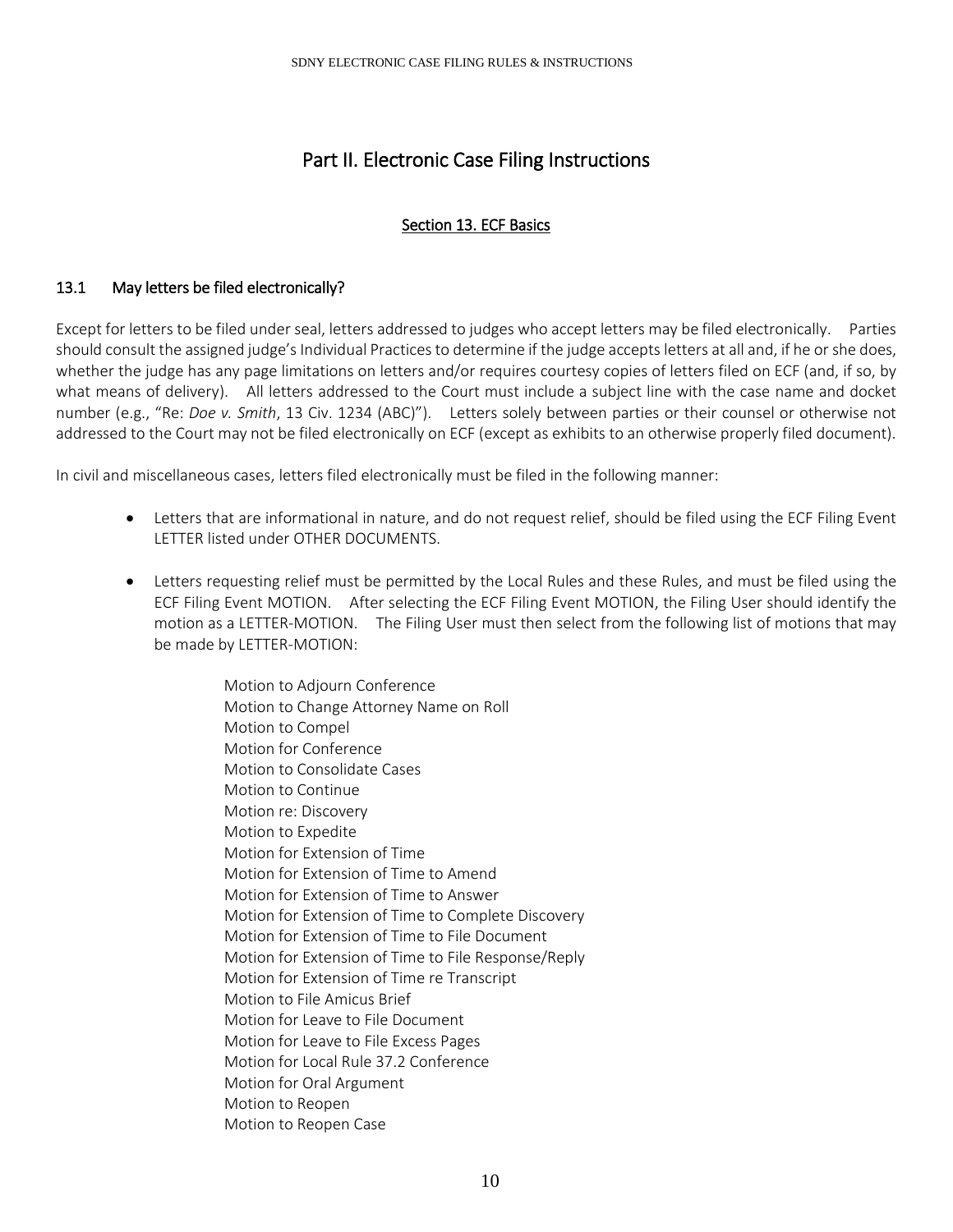Motion to Seal Document Motion to Stay Motion to Substitute Attorney

- If the Filing User is making a type of motion that does not appear in this list, the motion may not be made by letter.
- If a motion is made by letter, the opposing party may file any response in letter form and the moving party may file any reply in letter form. When filing such a response letter or reply letter, the Filing User should answer yes when prompted if the filing is in connection with a letter-motion.

In criminal cases, letters filed electronically must be filed in the following manner:

- Letters relating to sentencing should be filed using the ECF Filing Event SENTENCING SUBMISSION.
- All other letters requesting relief should be filed using the ECF Filing Event MOTION. After selecting the ECF Filing Event MOTION, the Filing User should identify the motion as a LETTER-MOTION. If a motion is made by letter, the opposing party may file any response in letter form and the moving party may file any reply in letter form. When filing such a response letter or reply letter, the Filing User should answer yes when prompted if the filing is in connection with a LETTER-MOTION.
- All other letters that is, letters that are informational in nature and do not request relief should be filed using the ECF Filing Event LETTER listed under OTHER DOCUMENTS.

### 13.2 In brief, how do I file a document electronically?

- (a) On the Internet go to<https://www.pacer.gov/> to reach the court's ECF system.
- (b) Select the appropriate category, CIVIL or CRIMINAL.
- (c) Find the appropriate ECF Filing Event, or title, for the document. Find a list of ECF Filing Events in the [ECF Docketing](https://nysd.uscourts.gov/electronic-case-filing) Events List.
- (d) Indicate the party filing the document (hold down the control key to designate more than one party).
- (e) Upload a PDF-A version of the document. Include any exhibits as attachments to the main document. Separately file supporting documents such as a Memorandum of Law or Affidavit in Support.
- (f) Save the final screen, the Notice of Electronic Filing (NEF).
- (g) Submit a paper courtesy copy to the judge if required (see the judges' Individual Practices at [https://nysd.uscourts.gov/judges\)](https://nysd.uscourts.gov/judges).

### 13.3 How are exhibits filed?

Exhibits must always be filed as attachments to a document. Exhibits should not be scanned into the same PDF file with the main document. Each attachment must be clearly titled in the ECF entry so the subject of the exhibit is clear. For example: NOTICE OF REMOVAL (Attachments: #1 State Court Complaint, #2 State Court Summons).

### 13.4 What is the secure website for electronic filing on the SDNY ECF system?

To file electronically, go to [https://www.pacer.gov,](https://www.pacer.gov/) or link to the filing website via the Court's website [https://www.nysd.uscourts.gov.](https://www.nysd.uscourts.gov/)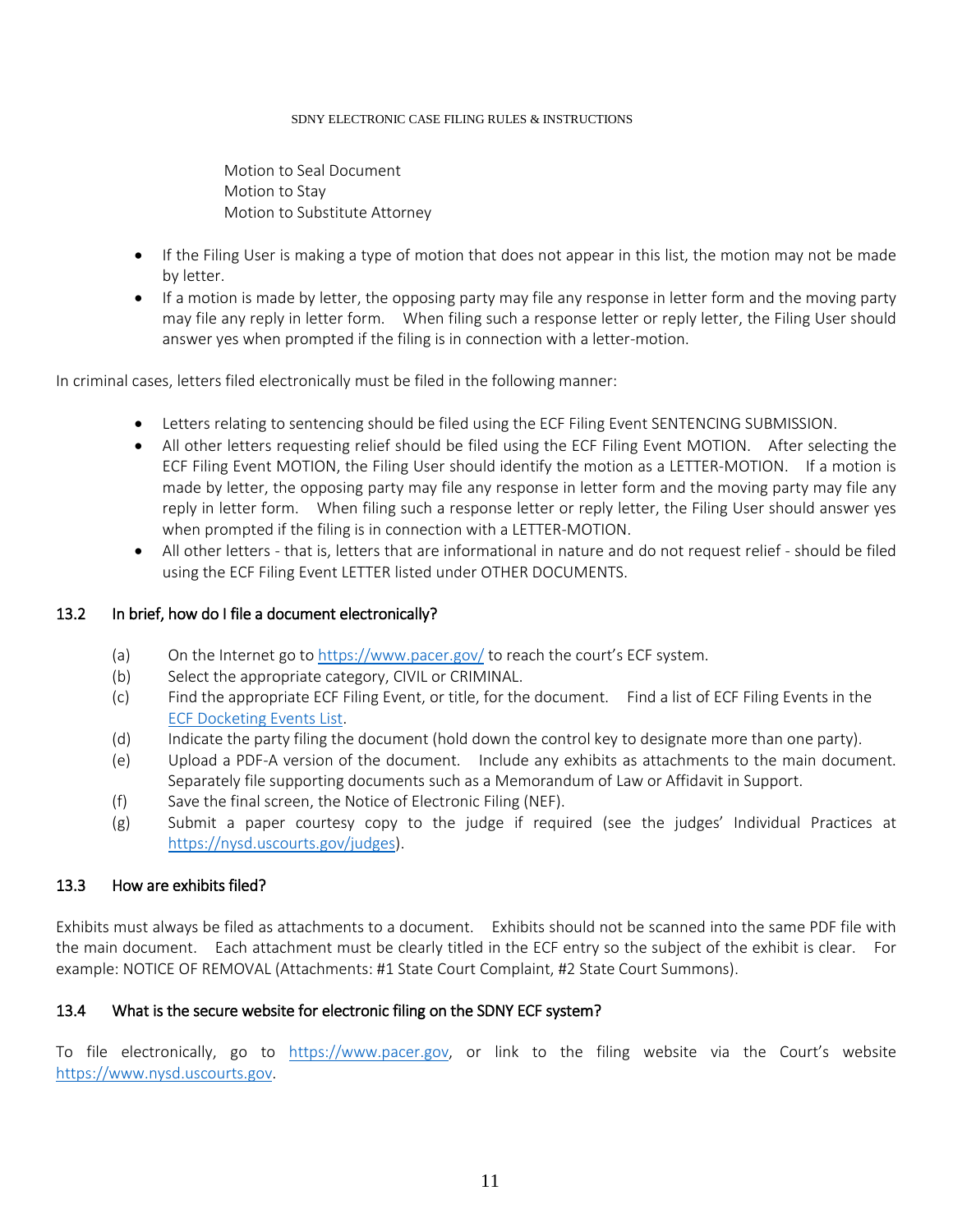#### 13.5 What is the public website for information about the Court?

For publicly available information, go to [https://www.nysd.uscourts.gov](https://www.nysd.uscourts.gov/) (no password required). From the homepage click on ECF for information on Electronic Case Filing.

#### 13.6 What are the mailing addresses for the Court?

- United States District Court, Southern District of New York, Daniel Patrick Moynihan United States Courthouse, 500 Pearl Street, New York, NY 10007-1312;
- United States District Court, Southern District of New York, Thurgood Marshall United States Courthouse, 40 Centre Street, New York, NY 10007-1312; and
- United States District Court, Southern District of New York, Charles L. Brieant Jr. Federal Building and United States Courthouse, 300 Quarropas Street, White Plains, NY 10601-4150.

#### 13.7 How can I tell if my case is an ECF case?

All new civil, criminal and miscellaneous cases are assigned to the ECF system. The docket sheet will include the letters "ECF" in the upper right corner and an entry titled "CASE DESIGNATED ECF".

#### 13.8 If a case is deemed an ECF case, am I required to file documents electronically?

Yes. In an ECF case the Filing User is responsible for electronically filing documents over the Internet using a secure SDNY log-in and password. With certain exceptions outlined below, the Clerk's Office will not accept paper filings in an ECF case. (See *section 18 - [Non-Electronic Documents](#page-19-0)*).

#### 13.9 May I file documents electronically in a non-ECF (paper) case?

No. Do not file documents electronically in non-ECF (paper) case.

### 13.10 Will the Court file documents electronically in a non-ECF (paper) case?

Yes, the Court may file Orders and Opinions in electronic format in a non-ECF (paper) case. This will not convert a non-ECF case to an ECF case, and parties should continue to file documents on paper.

#### 13.11 Can I file electronically at any time?

Yes. You can file electronically 24 hours a day, 7 days a week, 365 days a year. Filing must be completed before midnight local time where the Court is located in order to be considered timely filed that day. (*See section 3 - [Consequences of](#page-1-1)  [Electronic Case Filing](#page-1-1)*).

#### 13.12 When is an electronically filed document deemed filed?

An electronically filed document is deemed filed on the "filed on" date indicated on the Notice of Electronic Filing (NEF). (*See section 3 - [Consequences of Electronic Case Filing](#page-1-1)*).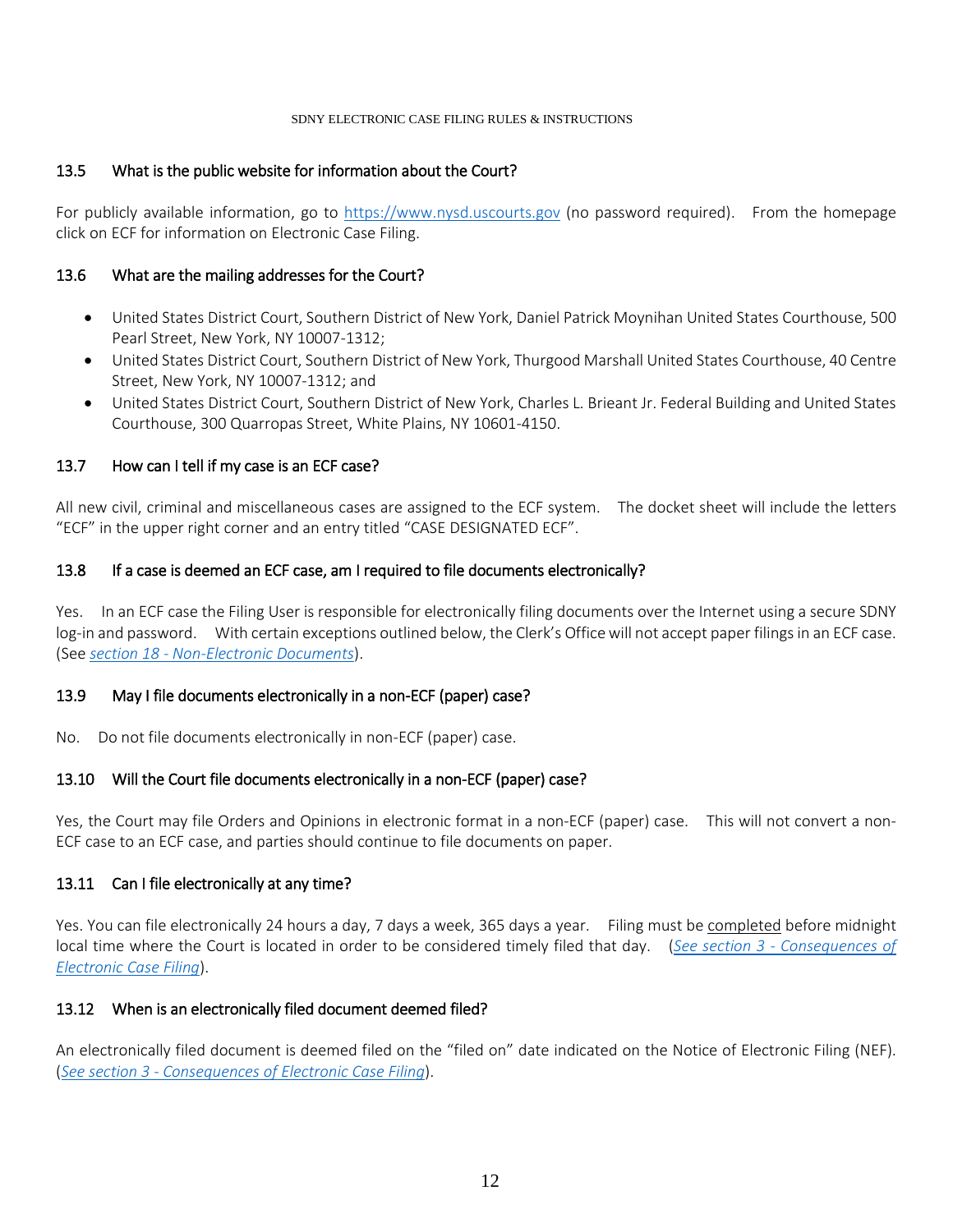#### 13.13 What is a docket sheet, and how can I view one?

The docket sheet is the official record of a case. You can view the docket sheet, including images of electronically filed documents, at the Clerk's Office or remotely via the Public Access to Court Electronic Records (PACER) electronic public access service [\(https://www.pacer.gov\)](https://www.pacer.gov/). (*[See section 12 -](#page-8-2) Public Access*).

#### 13.14 Should I routinely view the docket sheet in my case?

Yes. In ECF cases parties are alerted to case activity by a Notice of Electronic Filing (NEF) sent by email. However, e-mail is not infallible. It remains the duty of Filing and Receiving Users to regularly review the docket sheet of the case in order not to miss a filing and in order to ensure all items filed using his/her ECF password are authorized filings. Filing Users are obligated to immediately bring to the attention of the court any unauthorized filings. (*[See section 9 -](#page-7-2) Service of [Documents by Electronic Means](#page-7-2)*).

#### 13.15 How do I sign an electronically filed document?

The ECF log-in and password of the filing attorney serve as an electronic signature. The filing attorney may sign a document by placing an "S/" before his or her typed name or by using a digital image of his or her signature. The attorney's name and contact information, including e-mail address, must appear in the signature block below the signature line. Signatures for all others (clients, witnesses, etc.) must be scanned in order to capture the ink signature. (*[See section 8 -](#page-7-1) [Signatures](#page-7-1)*).

### 13.16 How will I know if it is appropriate to electronically file my document?

First, determine if your case is an ECF case - not all cases are ECF cases. When filing in an ECF case, if you can find an ECF Filing Event that directly matches your document then it should be electronically filed. If you cannot find a matching ECF Filing Event it may not be appropriate to file electronically. See the list of non-ECF documents in section 18. (*[See section](#page-25-1)  24 - [ECF Help Desk and Training](#page-25-1)*).

### 13.17 How do I find the correct ECF Filing Event for my document?

When filing electronically you will be asked to name your document by selecting the appropriate ECF Filing Event. The ECF Filing Event is essentially the title of the document on the docket sheet, such as Motion for Summary Judgment or Affidavit in Support of Motion. ECF Filing Events are listed by category on the ECF system. Within each category is an alphabetical listing of available ECF Filing Events. You may use the search function to find your Filing Event. The [ECF](https://nysd.uscourts.gov/electronic-case-filing)  [Docketing Events List](https://nysd.uscourts.gov/electronic-case-filing) is useful for finding your event and the category in which it is listed. If you cannot find the appropriate event for your document do not file it using the wrong event. For assistance contact the ECF Help Desk at [helpdesk@nysd.uscourts.gov,](mailto:helpdesk@nysd.uscourts.gov) or call (212) 805-0136 during business hours. (*See section 24 - [ECF Help Desk and Training](#page-25-1)*).

#### 13.18 Are proposed orders, judgments, stipulations and consents electronically filed in civil cases?

Yes. In civil cases proposed orders (including orders to show cause without a temporary restraining order or other request for emergency relief), judgments, stipulations and consents must be filed electronically on the court's ECF system using the Filing Events found under PROPOSED ORDERS.

Filers are required to use the specific ECF Filing Event that correctly describes the proposed order. See Appendix A for a list of electronically filed proposed orders, judgments, stipulations and consents and the associated ECF Filing Events.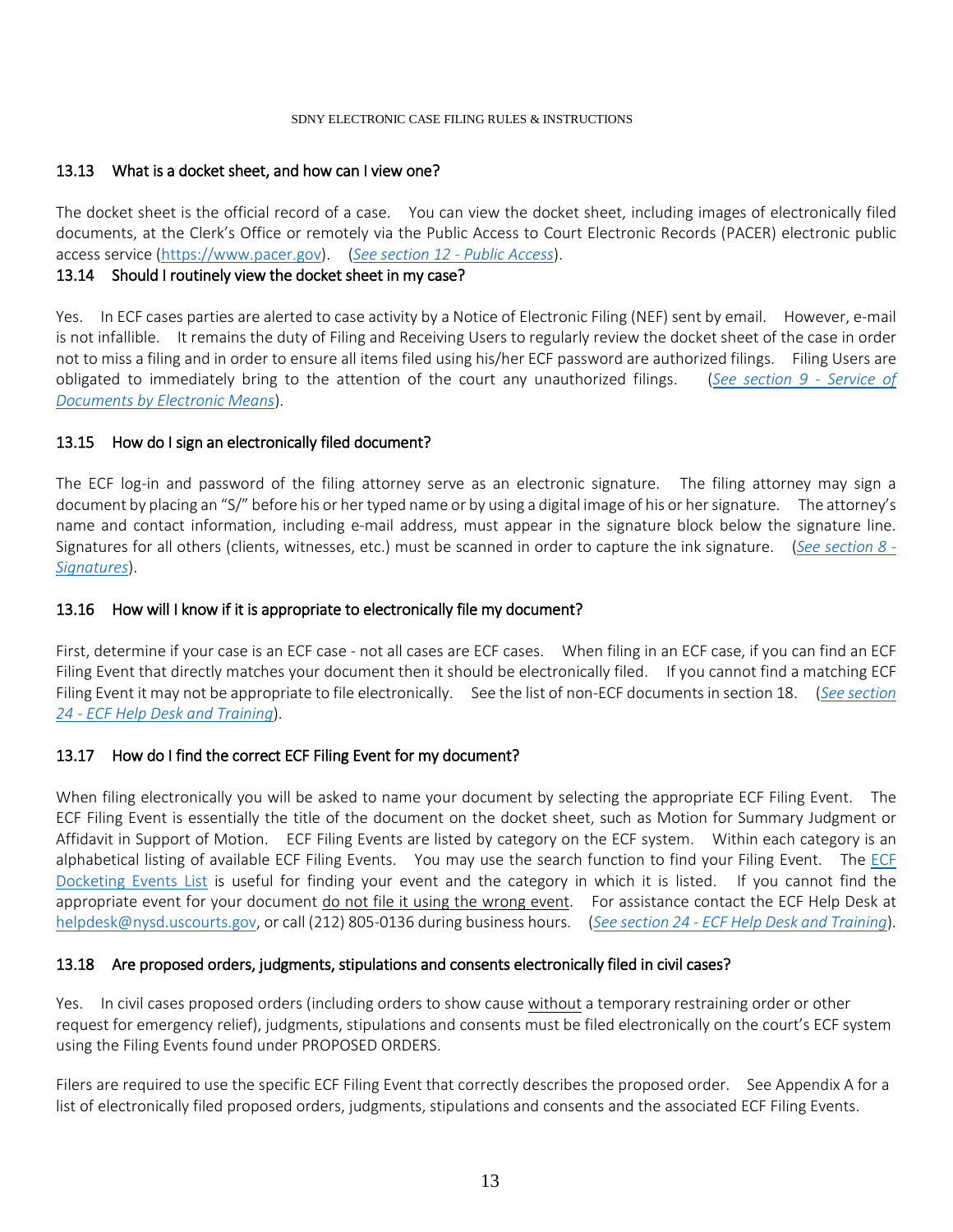In criminal cases, proposed orders must not be filed electronically but should be submitted to chambers directly, outside of the ECF system.

#### 13.19 Are Notices of Voluntary Dismissal and Stipulations of Voluntary Dismissal electronically filed?

Yes. Those Notices of Voluntary Dismissal that cite Fed. R. Civ. P. § 41(a)(1)(A)(i) and Stipulations of Voluntary Dismissal that cite Fed. R. Civ. P.  $\S$  41(a)(1)(A)(ii) must be electronically filed on the ECF system. This procedure applies only when the filing dismisses the entire action and does not request any further relief or order of the court.

If the filing seeks an order of the court pursuant to Fed. R. Civ. P. § 41(a)(2) filers should use the ECF Filing Event PROPOSED ORDER.

#### 13.20 Should discovery related requests and responses be electronically filed?

No. Most discovery related requests and responses "must not be filed until they are used in the proceeding or the court orders filing…" (see Fed. R. Civ. P. 5(d)(1)). When the filing of discovery related material is appropriate only relevant excerpts should be filed (see Local Civil Rule 5.1 and ECF Rule 5.2).

#### 13.21 Should I submit courtesy copies?

Read the judge's Individual Practices to learn if courtesy copies are required. Individual Practices are available on-line at [https://www.nysd.uscourts.gov/judges.](https://www.nysd.uscourts.gov/judges) (*See section 3 - [Consequences of Electronic Case Filing](#page-1-1)*).

### 13.22 Are transcripts filed electronically?

Pursuant to the Judicial Conference of the United States Policy on Privacy and Public Access to Electronic Case Files, official transcripts of Court proceedings taken by official court reporters, contract court reporters and transcribers may be available electronically through the PACER electronic public access service.

#### 13.23 In Consolidated and MDL cases can I file simultaneously in member cases?

Yes. When filing in Consolidated and Multi-District Litigation (MDL) cases you can save time by electronically filing a document simultaneously in the member case(s) using the computer function titled "Spread Text and Effects" (not available in related cases). Please observe the following MDL filing rules:

- In consolidated and MDL cases you must file all documents first under the Lead or MDL case number.
- You then may precisely designate the member case(s) in which you wish to simultaneously file.
- Do not file in all cases unless it is appropriate. Your document may not relate to all member cases.
- The case caption must include all the case numbers in which your document will be filed.

#### 13.24 How to file when the assigned judge is no longer on the bench.

If it is necessary to file in a closed case that is assigned to a judge who is no longer on the bench (due to elevation to another court, retirement or death) a courtesy copy should be provided to the Clerk of Court. This will assist the court in swiftly reassigning the matter to a sitting judge.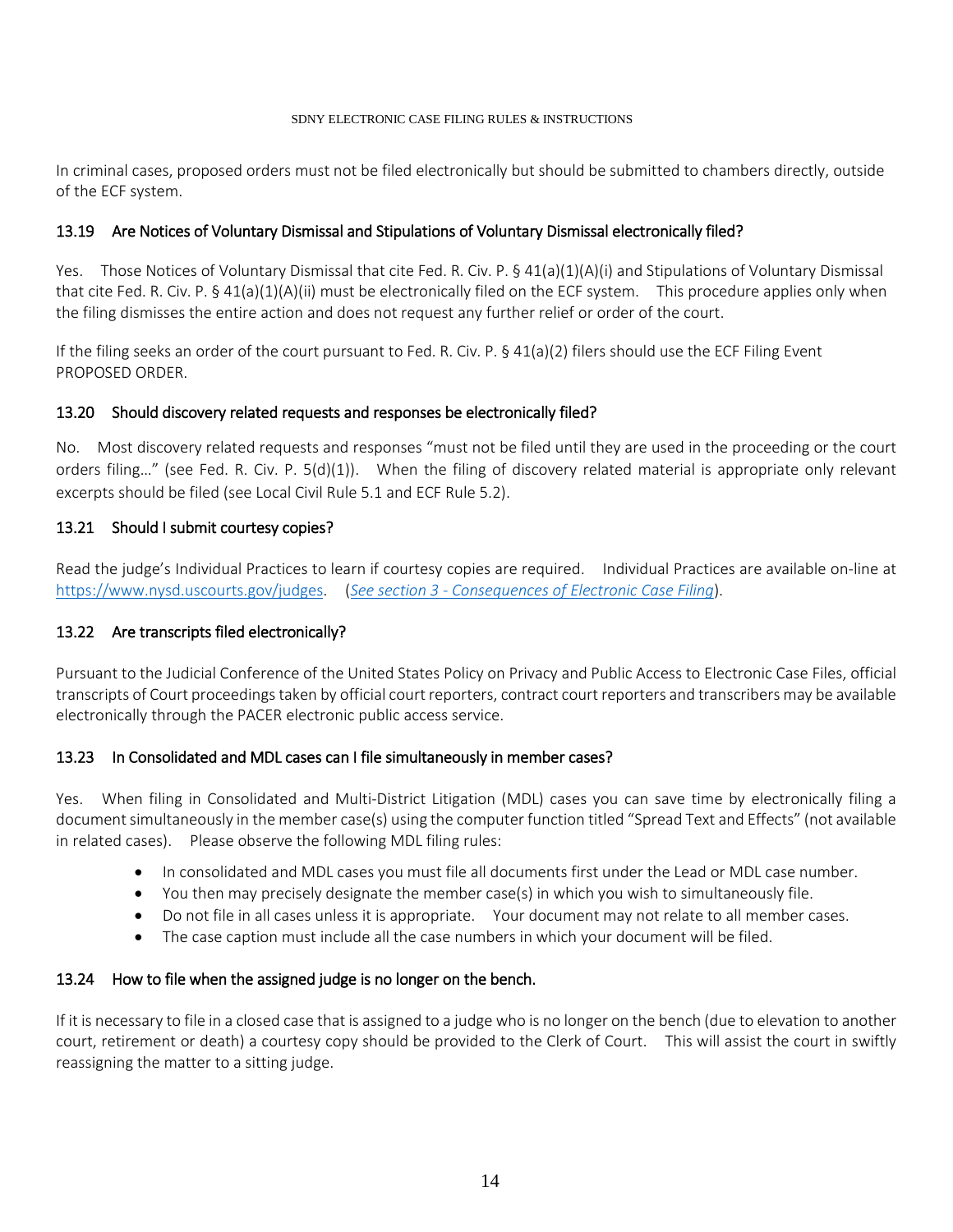#### 13.25 What if I make a mistake in electronic filing?

Immediately refile the document in correct form on the ECF system. Then send an email to the Court's Quality Assurance Unit (ECF error@nysd.uscourts.gov). The email must include the case number, case title, judge's name, the document number and name/title of the document that was incorrectly filed as well as the document number and name/title of the document that was the correctly filed. Please indicate the error that was made when filing the initial document. Other questions may be directed to the ECF Help Desk at [helpdesk@nysd.uscourts.gov.](mailto:helpdesk@nysd.uscourts.gov) For information regarding the filing of sensitive or confidential information in error, see section 21.8.

### Section 14. Opening a Civil Action

#### <span id="page-14-0"></span>14.1 Must new civil and miscellaneous cases be electronically filed on the ECF system?

Yes. Attorneys seeking to commence a new civil or miscellaneous case are required to electronically file the new case on the Court's ECF system. With the exception of certain cases listed below, the Clerk's Office will not accept new civil or miscellaneous cases filed in paper form.

Any party unable to electronically file must seek permission of the court to file in the traditional manner, on paper. Any such request made after business hours may be submitted through the night depository box maintained pursuant to [Local](https://nysd.uscourts.gov/rules.php)  [Civil Rule 1.1.](https://nysd.uscourts.gov/rules.php)

#### 14.2 Are there cases that must not be electronically filed?

Yes. The following cases must not be electronically filed and must be filed in the traditional manner, on paper:

- Civil or miscellaneous casesthat include an Order to Show Cause, Temporary Restraining Order, or other documents sought to be filed under seal;
- Civil or miscellaneous cases commenced by a *pro se* party;
- *Habeas Corpus* cases filed pursuant to 28 U.S.C. §2255 (prisoner in Federal custody);
- False Claims Act cases (*Qui Tam* or "whistleblower" cases) filed pursuant to 31 U.S.C. §3729 et seq;

In the cases listed above, the filing party must, within 24 hours of filing the case, send PDF-A copies of the case initiating documents to the Clerk's Office by email. The email must include:

- (a) the case initiating document, including the case number and judge's initials;
- (b) the Civil Cover Sheet, form JS 44C/SDNY; and
- (c) a Related Case Statement (if applicable).

Email case initiating documents to: caseopenings@nysd.uscourts.gov

Each document must be in a separate PDF-A file no larger than 10 megabytes (separate large files into smaller parts if necessary, and label accordingly). The subject line of the e-mail and the name of the file should list the case number followed by a brief document description (ex. "Re: 01cv1234 JLP-complaint"). Failure to do so within 24 hours will delay adding your documents to the computerized ECF docket.

*Pro se* litigants are exempt from that portion of this Rule that requires the party to email documents to the Clerk's Office.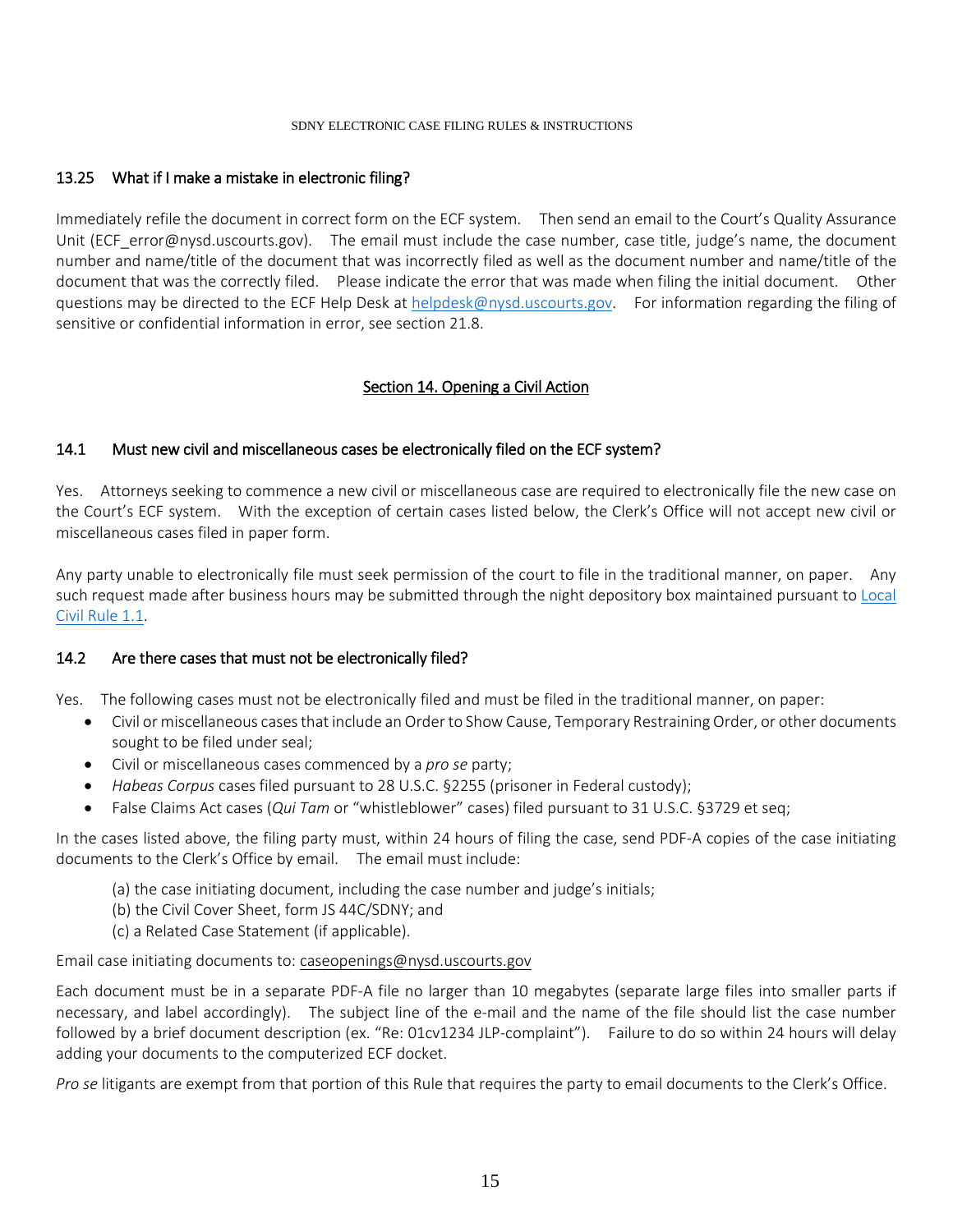#### 14.3 How do I electronically file a new civil or miscellaneous case on the ECF system?

Directions for electronically filing a new civil or miscellaneous case may be found at [https://www.nysd.uscourts.gov/electronic-case-filing.](https://www.nysd.uscourts.gov/electronic-case-filing)

#### 14.4 Are courtesy copies required?

Read the judge's [Individual Practices](https://nysd.uscourts.gov/judges) to determine if a courtesy copies should be submitted to chambers.

#### 14.5 Can a Motion to Appear *Pro Hac Vice* and a new civil or miscellaneous case be electronically filed simultaneously?

Yes. An attorney who is not admitted to the bar of this court who seeks to file a new civil or miscellaneous case may apply for electronic filing (ECF) privileges a[t www.pacer.gov,](http://www.pacer.gov/) enabling the electronic filing of a Motion to Appear Pro Hac Vice and the case initiating documents.

#### 14.6 Are summonses issued electronically?

Yes. After electronically filing a new case, a party must electronically file a REQUEST FOR ISSUANCE OF SUMMONSES and attach proposed summonses in PDF format to the filing. The Clerk's Office will review the REQUEST and use the ECF system to issue summonses suitable for printing.

#### 14.7 Does the method for serving a summons and complaint remain the same?

Yes. Although new civil and miscellaneous cases must be commenced with the court through electronic filing, the method of serving a summons and complaint remains the same pursuant to Fed.R.Civ.P. 4.

#### 14.8 Am I required to deliver other documents to my adversary?

Yes. In order to alert an adversary to the requirements of Electronic Case Filing and the assigned Judge's Individual Practices you are required to send to all parties the following documents (available at [https://www.nysd.uscourts.gov\)](https://www.nysd.uscourts.gov/), either as a PDF attachment to an e-mail or in paper form: (a) Electronic Case Filing Rules & Instructions (this document); and (b) the [Individual Practices](https://nysd.uscourts.gov/judges) of the assigned Judge. *Pro se* litigants who are not Filing Users are exempt from this Rule.

### 14.9 How is proof of service for the case initiating document filed?

Electronically file the proof of service for the case initiating document on the ECF. *(See section 7 – [Retention Requirements](#page-7-0)*).

*Pro se* litigants who have been granted *in forma pauperis* (IFP) status are exempt from this Rule. *Pro se* litigants who have not been granted IFP status shall deliver the original paper proof of service with summons attached to the Clerk's Office. *(See section 19 - [Service of Electronically Filed Documents](#page-20-0)*).

#### 14.10 Are records from state or administrative courts electronically filed?

Where the record of an administrative or other prior proceeding must be filed with the Court, and it is voluminous, such record may be filed and served in hard copy without prior motion and order of the Court. (*[See section 5 –](#page-6-1) Attachments [and Exhibits](#page-6-1)*).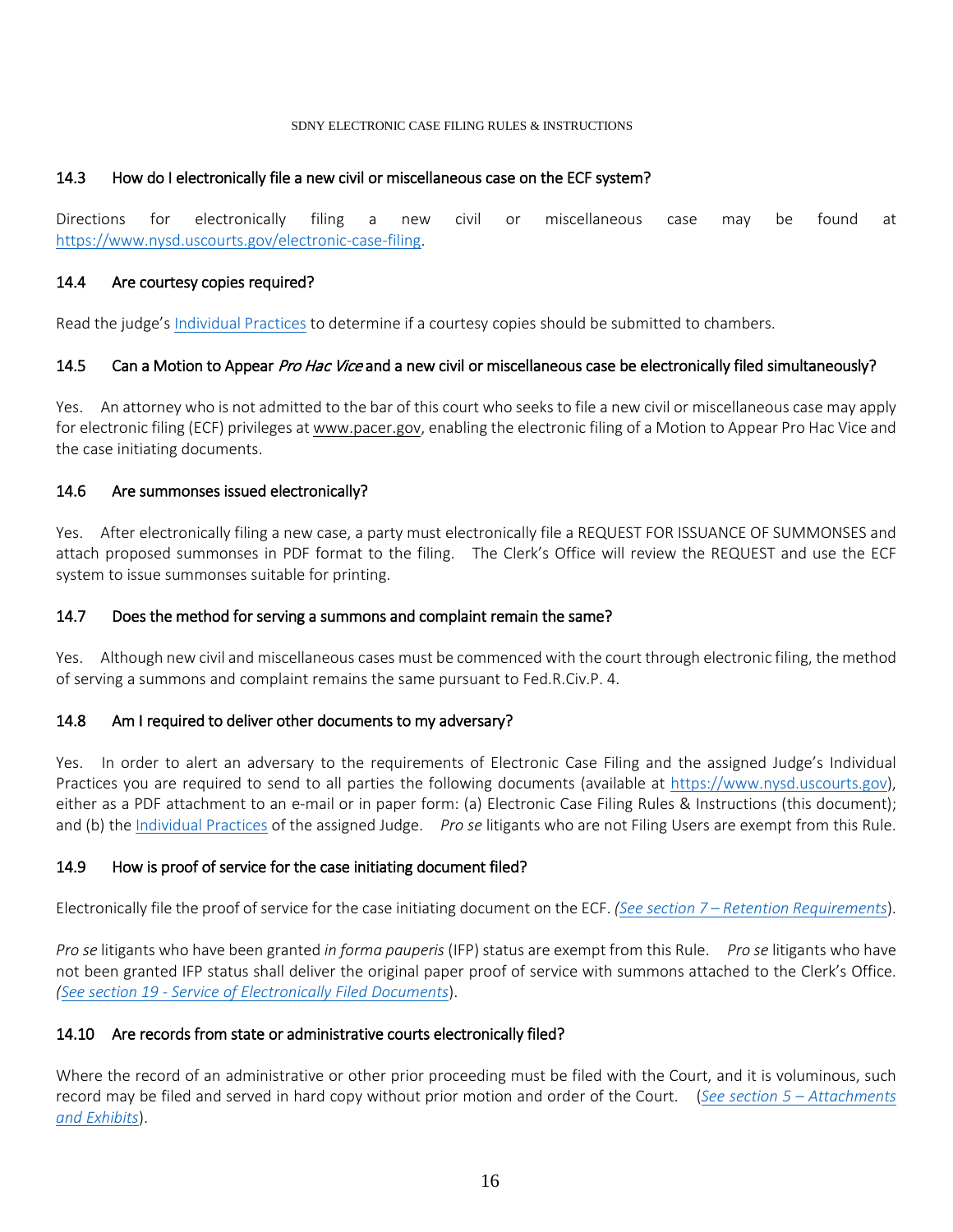#### 14.11 What if I make a mistake electronically filing a new case?

New civil and miscellaneous cases filed electronically that contain the following deficiencies may be administratively closed without prejudice and summons may not be issued unless the deficiency is corrected within five (5) days of electronic transmission by the Clerk of a Notice of Deficient Filing:

- The case initiating document contains the wrong document; an illegible or unreadable document; or no document at all; or
- The filing fee due was not paid, either in whole or in part.

Where a case is administratively closed for one of the reasons above, a filing party may seek to reopen the case after any deficiency is cured. Within 60 days after the case closing a party should file a Notice of Application to Reopen Case, describing the efforts to cure the deficiency and seeking to reopen the case. Applications to reopen such administratively closed cases filed after 60 days of closing must proceed by motion. Questions regarding other errors may be directed to the ECF Help Desk at [helpdesk@nysd.uscourts.gov](mailto:helpdesk@nysd.uscourts.gov) or by calling (212) 805-0136 during business hours.

#### 14.12 What if I make a duplicate payment when electronically filing a new case?

You may request a refund of a duplicate payment by sending a letter to the Clerk of Court. The letter should include the case number, date of payment, the document associated with the payment, the pay.gov receipt number(s) and an email address where you can be reached. Do not contact your credit card company to request a refund.

### Section 15. Amended Pleadings and Motions

### <span id="page-16-0"></span>15.1 Are amended pleadings filed electronically?

Yes. After a case is opened in accordance with section 14 of these Rules, all subsequent amended complaints, intervenor complaints, third party complaints, etc. must be filed electronically on the ECF system. If an order of the court is required to file the amended pleading, the signed order must be attached to the filing as an exhibit. When filing, select only those parties the amended pleading is filed against. Do not select "all plaintiffs" or "all defendants" unless it is appropriate. Filers should review the judge's Individual Practices to determine if courtesy copies are necessary.

### 15.2 How are summonses issued when electronically filing an amended pleading?

If a party is added when electronically filing an amended pleading, a summons should be requested by electronically filing a REQUEST FOR ISSUANCE OF SUMMONS and attaching a proposed summons in PDF/A format. Where multiple parties are added, a rider may be attached to a single summons listing all new parties. In response, the Clerk's Office will electronically file a SUMMONS ISSUED event containing a summons with an electronic seal suitable for printing. Summons forms are available a[t https://nysd.uscourts.gov/forms.](https://nysd.uscourts.gov/forms) A summons is not necessary when no party is added to a case.

#### 15.3 Are sealed documents filed electronically?

No. See sealed filing instructions on the cases page at [https://nysd.uscourts.gov/programs/records/sealed.](https://nysd.uscourts.gov/programs/records/sealed)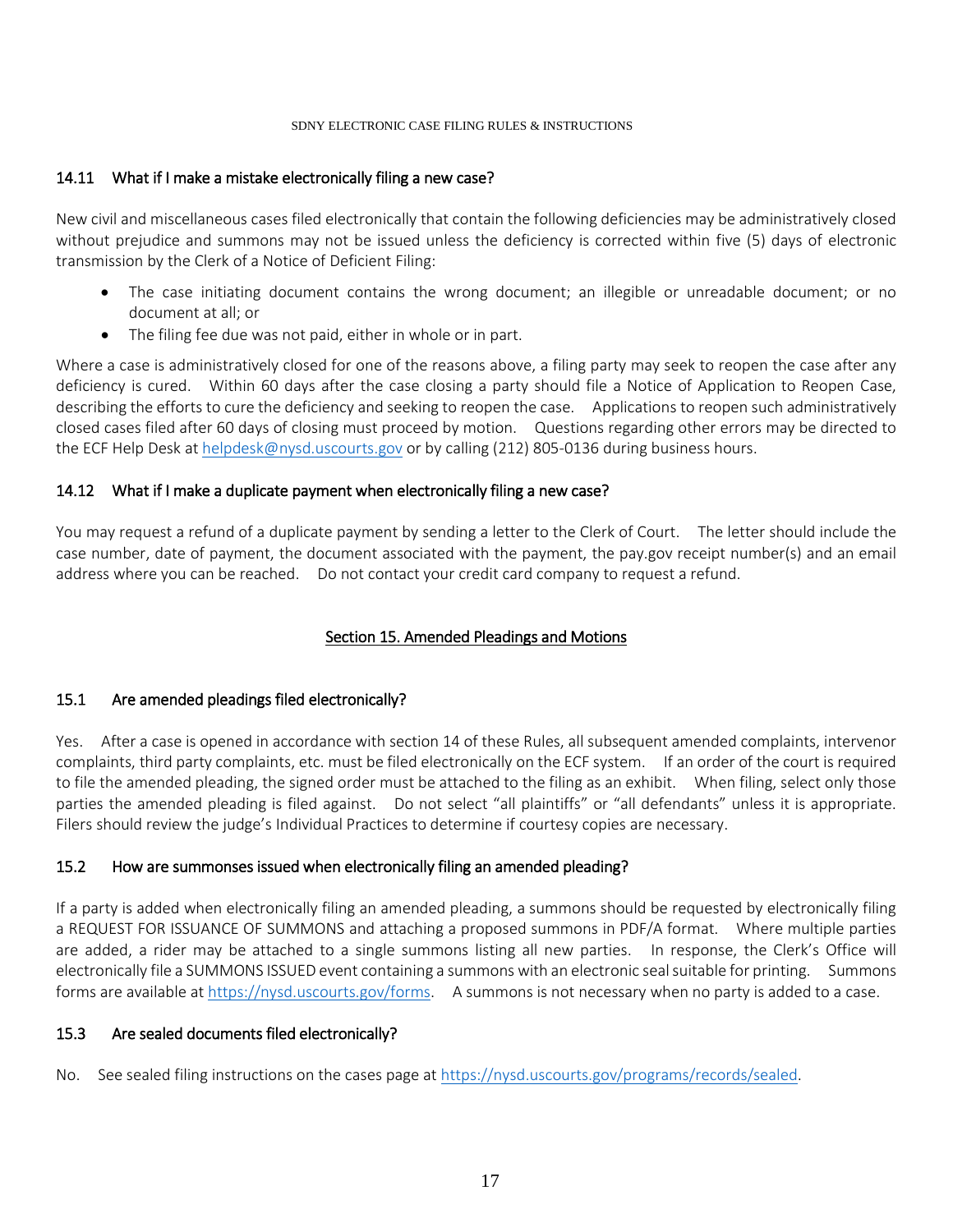#### 15.4 What ECF Filing Event should be used to file a motion?

Use the ECF Filing Event beginning with the word "Motion". The ECF system contains over 160 separate motion Filing Events, all beginning with the word "Motion". See the [ECF Docketing Events List](https://nysd.uscourts.gov/electronic-case-filing) for a complete list of motions and supporting documents. Do not use the "Notice" filing event to file a motion.

#### 15.5 What ECF Filing Event should be used to file supporting papers?

Use the ECF Filing Events for supporting papers found in the category "Replies, Opposition and Supporting Documents". Do not use the ECF Filing Event for Motion to file supporting papers. For example, a motion, an affidavit in support and a memorandum of law in support constitute three separate filings. Labeling each one "Motion" is incorrect and would make it appear that three motions were filed instead of one.

#### 15.6 How can I learn to electronically file amended pleadings and motions?

<span id="page-17-0"></span>Instructions and training information are available at [https://www.nysd.uscourts.gov/electronic-case-filing.](https://www.nysd.uscourts.gov/electronic-case-filing)

### Section 16. Judgments

## 16.1 How do I obtain a Clerk's Certificate of Default before seeking a Default Judgment?

A Clerk's Certificate of Default is required before seeking a default judgment.

- (a) Electronically file a PROPOSED CLERK'S CERTIFICATE OF DEFAULT (form available at [https://www.nysd.uscourts.gov/forms,](https://www.nysd.uscourts.gov/forms) and
- (b) Electronically file as a separate ECF Filing Event an AFFIDAVIT or DECLARATION in support of the request.

The Clerk's Office will review the request and, where appropriate, electronically file a signed Clerk's Certificate of Default on the ECF system. After the Clerk's Certificate of Default is entered on the docket, you may then seek a Default Judgment. For a Default Judgment pursuant to Rule 55 (b)(1), please see rule 16.4 below. For a Default Judgment pursuant to Rule 55 (b)(2), consult the Individual Practices of the assigned judge to determine the appropriate method (at [https://www.nysd.uscourts.gov/judges\)](https://www.nysd.uscourts.gov/judges). If the judge's Individual Practices contain no specific rules regarding Default Judgments, follow rule 16.4 below.

#### 16.2 Default Judgment brought by Motion

- (a) After the Clerk's Office enters a signed Clerk's Certificate of Default on the docket, you may electronically file a MOTION FOR DEFAULT JUDGMENT on the ECF system.
- (b) Electronically file the following documents as separate ECF Filing Events: (1) AFFIDAVIT or DECLARATION IN SUPPORT OF MOTION (include as attachments copies of the case initiating document and the proof of service); (2) STATEMENT OF DAMAGES (unless requesting an inquest); and (3) a PROPOSED DEFAULT JUDGMENT using the Filing Event found under PROPOSED ORDERS.
- (c) Electronically file proof of service for the Motion for Default Judgment.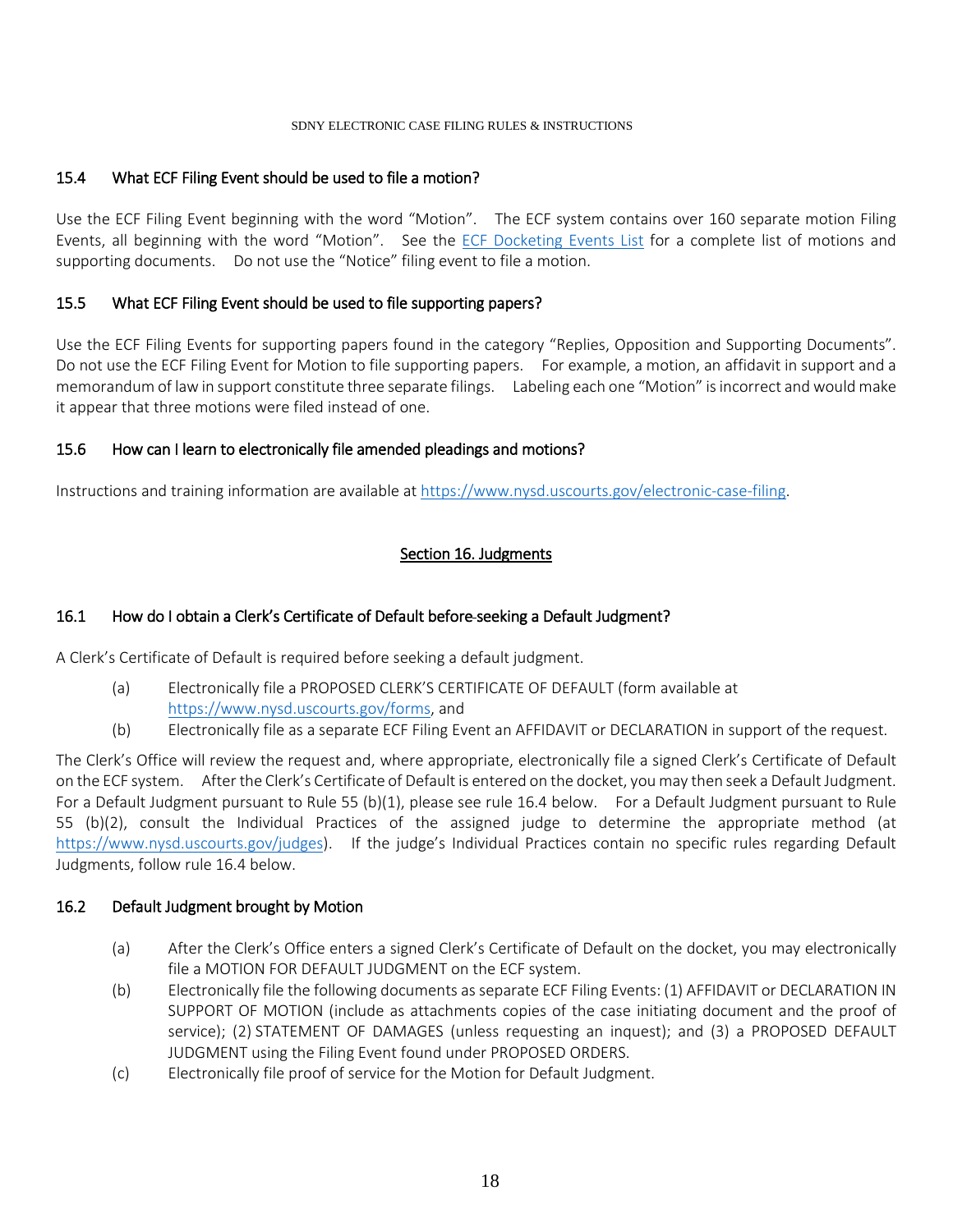### 16.3 Default Judgment brought by Order to Show Cause (O.S.C.)

- (a) After the Clerk's Office enters a signed Clerk's Certificate of Default on the docket (see Rule 16.1) you may electronically file a PROPOSED ORDER TO SHOW CAUSE WITHOUT EMERGENCY RELIEF using the Filing Event found under PROPOSED ORDERS.
- (b) Electronically file the following documents as separate ECF Filing Events (1) the AFFIDAVIT or DECLARATION in Support (include as attachments copies of the case initiating document and the proof of service); (2) a STATEMENT OF DAMAGES (unless requesting an inquest); and (3) a PROPOSED DEFAULT JUDGMENT using the Filing Event found under PROPOSED ORDERS.
- (c) Electronically file proof of service for the signed O.S.C.

#### 16.4 Default Judgment

Where a judge's Individual Practices contain no specific rules regarding default judgments you may proceed by directly seeking a default judgment.

- (a) After the Clerk's Office enters a signed Clerk's Certificate of Default on the docket (see Rule 16.1) you may electronically file a PROPOSED DEFAULT JUDGMENT using the Filing Event found under PROPOSED ORDERS.
- (b) Electronically file the following documents as separate ECF Filing Events (1) the AFFIDAVIT or DECLARATION in Support (include as attachments copies of the case initiating document and the proof of service); and (2) a STATEMENT OF DAMAGES (unless requesting an inquest).

#### 16.5 How do I file a Satisfaction of Judgment?

Electronically file a PROPOSED SATISFACTION OF JUDGMENT on the ECF system (form available at [https://www.nysd.uscourts.gov/forms\)](https://www.nysd.uscourts.gov/forms).

#### 16.6 How do I request an Abstract of Judgment?

Electronically file a PROPOSED ABSTRACT OF JUDGMENT on the ECF system. (Form available at [https://www.nysd.uscourts.gov/forms\)](https://www.nysd.uscourts.gov/forms). A filing fee is required and must be paid on-line during this filing. The Clerk's Office will review the request and, where appropriate, issue an Abstract of Judgment.

### 16.7 How do I register a judgment from this district in another district court?

Electronically file a PROPOSED CERTIFICATION OF JUDGMENT TO BE REGISTERED IN ANOTHER DISTRICT on the ECF system. (Form AO 451 is available a[t https://www.nysd.uscourts.gov/forms\)](https://www.nysd.uscourts.gov/forms). A filing fee is required and must be paid on-line during this filing. The Clerk's Office will review the request and, where appropriate, issue a Clerk's Certification of a Judgment to be Registered in Another District.

### Section 17. Appeals

### <span id="page-18-0"></span>17.1 How do I file a Notice of Appeal in a civil or miscellaneous case?

In civil and miscellaneous cases Filing Users must electronically file any Notice of Appeal through the ECF system. The fee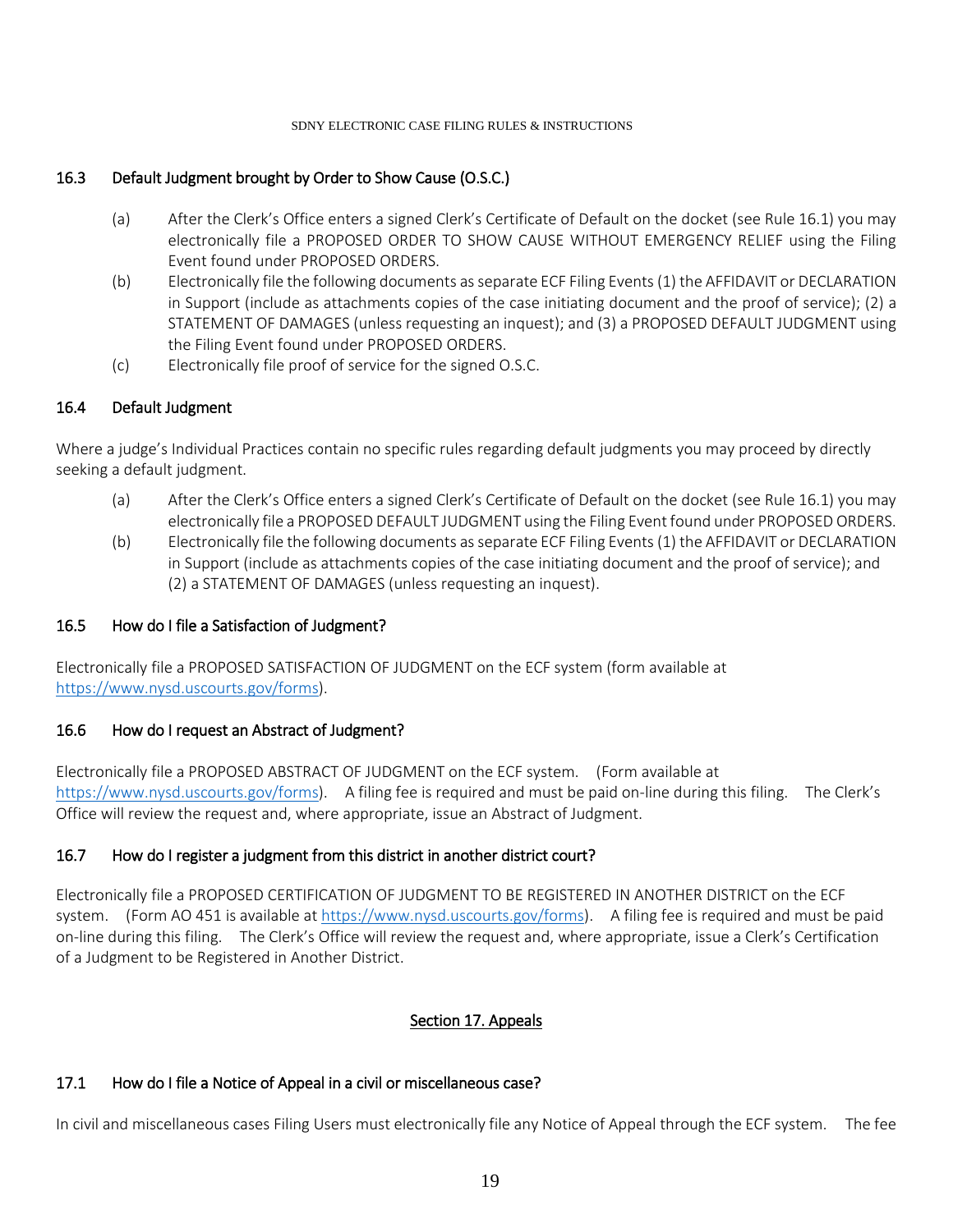is paid on-line through the ECF system. Instructions and training are available at [https://www.nysd.uscourts.gov/electronic-case-filing.](https://www.nysd.uscourts.gov/electronic-case-filing)

*Pro se* litigants who are not Filing Users are exempt from that portion of this Rule that requires litigants to electronically file the Notice of Appeal. The Clerk's Office will scan and electronically file all proper appellate papers received from *pro se*  litigants who are not Filing Users.

#### 17.2 How do I file a Notice of Appeal in a criminal case?

A Notice of Appeal in a criminal case must be filed in the traditional manner on paper either at the courthouse or by mail. Include the filing fee if necessary.

#### Section 18. Non-Electronic Documents

#### <span id="page-19-0"></span>18.1 In an ECF case, are there documents that should not be electronically filed?

Yes, including:

- Temporary restraining orders or other proposed order for emergency relief, see below;
- Sealed documents, see below;
- Consent to Proceed Before U.S. Magistrate Judge (Fed. R. Civ. P. § 73), see below;
- Ex-Parte applications;
- Writ of Execution, see below;
- Surety bonds, see below;
- Proposed orders in criminal cases, see below; and
- Notices of Appeal in criminal cases, see section 17;

#### 18.2 Is an Order to Show Cause that includes a Temporary Restraining Order filed electronically?

No. A proposed ORDER TO SHOW CAUSE that includes a TEMPORARY RESTRAINING ORDER or other proposed order for emergency relief must be submitted in the traditional manner, on paper, to the Orders and Judgments Clerk. If signed by the Court, the Clerk's Office will electronically file only the order. After the order appears on the docket sheet, the attorney must separately file all supporting papers on the ECF system.

Note, a PROPOSED ORDER TO SHOW CAUSE WITHOUT EMERGENCY RELIEF must be electronically filed using the ECF Filing Event found under PROPOSED ORDERS.

### 18.3 Are sealed documents filed electronically?

No. Sealed documents are filed in the traditional manner on paper. The sealed envelope must contain the paper document and a CD-ROM containing a PDF-A copy of the document. A copy of the judge's sealing order must be attached to the outside of the envelope. (*See section 6 - [Sealed Documents](#page-6-2)*).

#### 18.4 Is a Consent to Proceed Before a U.S. Magistrate Judge filed electronically?

No. A CONSENT TO PROCEED BEFORE A U.S. MAGISTRATE JUDGE pursuant to 28 U.S.C. §636(c) and Fed. R. Civ. P. § 73,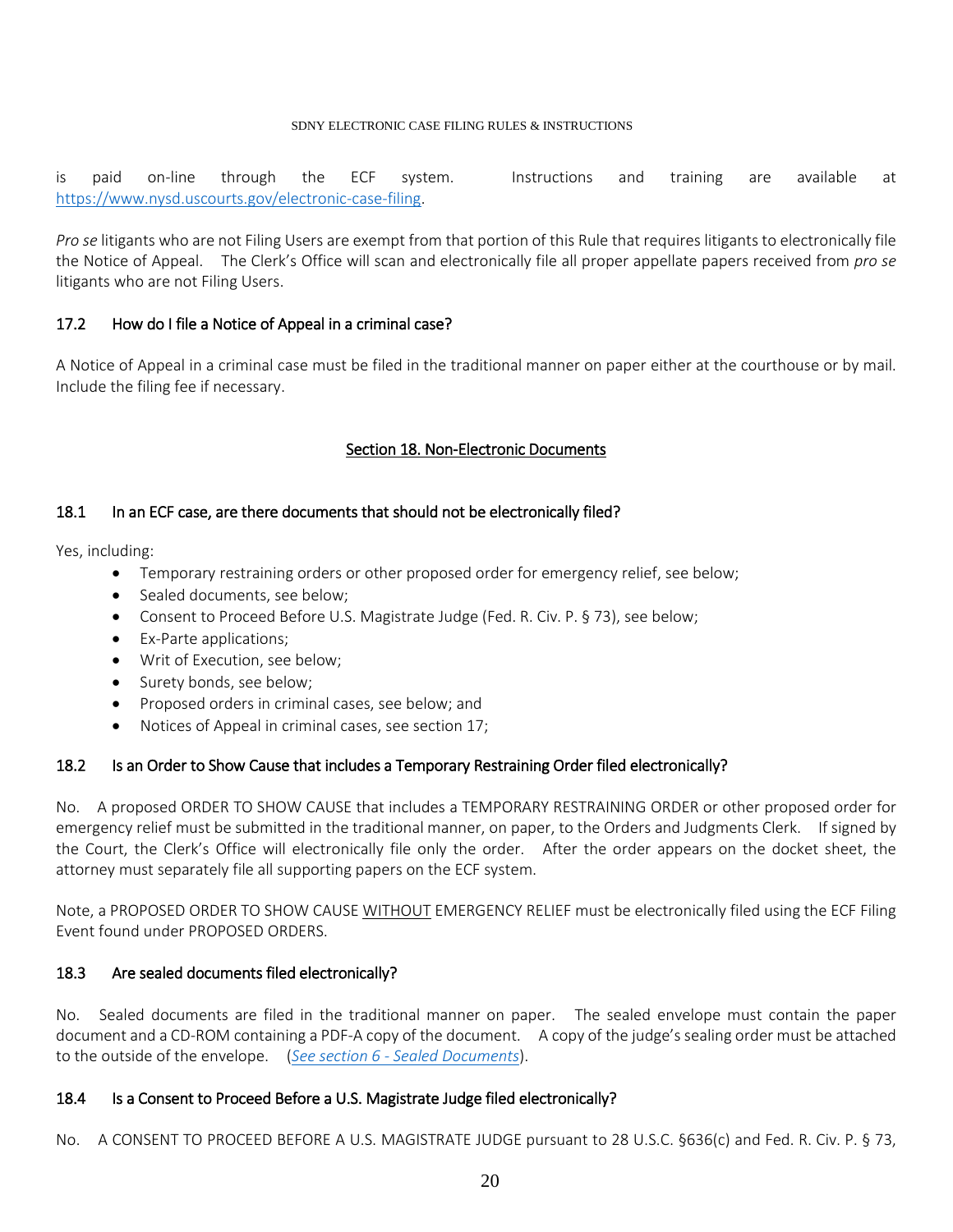may be sent to the Clerk's Office by U.S. Mail or by email to judgments@nysd.uscourts.gov. Only consent forms with the original signatures of all parties may be forwarded to the judge. The form is available a[t https://nysd.uscourts.gov/forms.](https://nysd.uscourts.gov/forms)

*Pro se* litigants who are not Filing Users are exempt from that portion of this Rule that permits litigants to send documents by email, and shall deliver documents to the Clerk's Office in paper form.

# 18.5 Is a Writ of Execution filed electronically?

No. A WRIT OF EXECUTION must be submitted to the Clerk's Office in paper form and include an original signature from the attorney. The Writ may be mailed to the Orders and Judgments Clerk with a stamped, self-addressed return envelope, or hand delivered. The Writ of Execution form is available at [https://nysd.uscourts.gov/forms.](https://nysd.uscourts.gov/forms)

# 18.6 Are Proposed Orders in Criminal Cases filed electronically?

No. In criminal cases, proposed orders must not be filed electronically but should be submitted to chambers directly, outside of the ECF system.

# 18.7 Are surety bonds filed electronically?

<span id="page-20-0"></span>No. Surety bonds are filed in the traditional manner on paper. Include a copy of the Court's Order regarding the bond.

# Section 19. Service of Electronically Filed Documents

### 19.1 How is service accomplished for electronically filed documents?

Filing and Receiving Users who have appeared in the case will receive a Notice of Electronic Filing (NEF) by e-mail whenever there is case activity. The NEF constitutes service upon all Filing and Receiving Users. A hyperlink to a PDF image of any electronically filed document will be included (not all activity includes a PDF document). The Clerk's Office will no longer mail paper copies of court-initiated documents to Filing and Receiving Users. The Clerk's Office will mail copies of all courtinitiated documents to *pro se* parties who have not registered as Filing or Receiving Users. *[\(See section 9 -](#page-7-2) Service of [Documents by Electronic Means\)](#page-7-2).*

### 19.2 Am I required to serve a paper copy of an electronically filed document?

Possibly. In cases assigned to the ECF system, if all parties receive a NEF, service is complete upon transmission of the NEF by the Court, and you are not required to serve a paper copy.

If any party does not receive a NEF, you are required to accomplish service on that party in the traditional manner, in paper form. Then you must electronically file proof of service (see below). The NEF receipt will inform you who will receive notice of the filing "electronically" (by e-mail from the Court) and who will receive notice "by other means" (traditional service in paper form). (*See section 9 - [Service of Documents by Electronic Means](#page-7-2)*).

### 19.3 Am I required to electronically file proof of service in an ECF case?

Only two circumstances require the electronic filing of proof of service in an ECF case: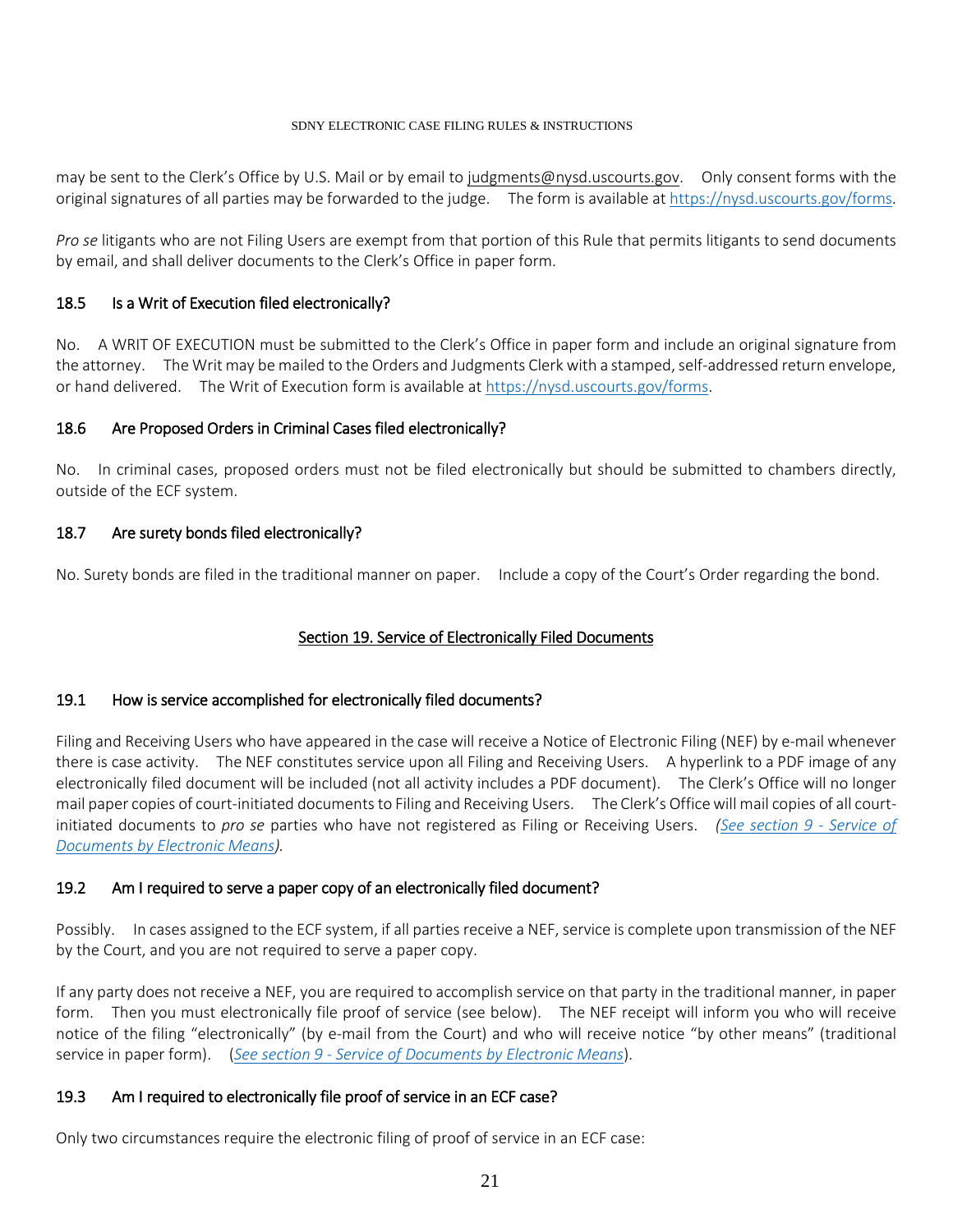- (a) Proof of service for the case initiating document must be electronically filed on the ECF system, and
- (b) Proof of service must be electronically filed any time a party is served with a paper document.

*Pro se* parties who are not Filing Users are exempt from that portion of this Rule requiring proof of service to be filed electronically. (*See section 9 - [Service of Documents by Electronic Means](#page-7-2)*).

#### 19.4 Is a filing timely if it is completed before midnight?

Yes. Filing must be completed before midnight local time where the Court is located in order to be considered timely filed that day. (*See section 3 - [Consequences of Electronic Case Filing](#page-1-1)*).

#### 19.5 Do I receive a receipt when I file electronically?

Yes. When an electronic filing is successful the final screen will display a Notice of Electronic Filing (NEF), or filing receipt. The NEF indicates what was filed, by whom, when it was filed and if a document number was assigned on the docket sheet. If you do not see the NEF screen your filing may not have been successful and you are advised to check the docket sheet.

#### 19.6 Should I routinely view the docket sheet in my case?

Yes. Although service is accomplished in ECF cases by an e-mail sent by the Court, e-mail is not infallible and you risk missing an e-mail message. It remains the duty of Filing and Receiving Users to maintain current contact information with the court and PACER and to review regularly the docket sheet of the case. Filing Users are obligated to immediately bring to the attention of the court any unauthorized filings. (*See section 9 - [Service of Documents by Electronic Means](#page-7-2)*).

### Section 20. Attorney Appearances

#### <span id="page-21-0"></span>20.1 How does an attorney's name appear on the docket sheet?

When a new civil case is electronically filed on the ECF system, the name of the filing attorney will appear on the docket sheet as attorney of record. Any co-counsel wishing to appear must electronically file a Notice of Appearance.

If the new civil case is one that must be filed in hard copy form (see Rule 14.2), the Clerk's Office will open the case on the ECF system and add the name of each attorney that appears below the signature line of the case-initiating document.

In a pending case, an attorney may use his or her ECF account to electronically file a Notice of Appearance on his or her own behalf but not on behalf of another attorney.

An attorney responding to a filing must add his or her own name to the docket sheet the first time he or she appears in the case. When electronically filing the first document, the responding attorney must: (a) click to create an "Association" with the client (i.e. represent the client); (b) ensure the "Notice" box is checked to receive electronic notice of case activity; and (c) click the "Lead" attorney box if applicable.

#### 20.2 If the attorney's name is on the docket sheet why doesn't the attorney receive e-mail notification of filings?

It could be because the attorney's name was added to the docket sheet before the attorney obtained electronic filing (ECF)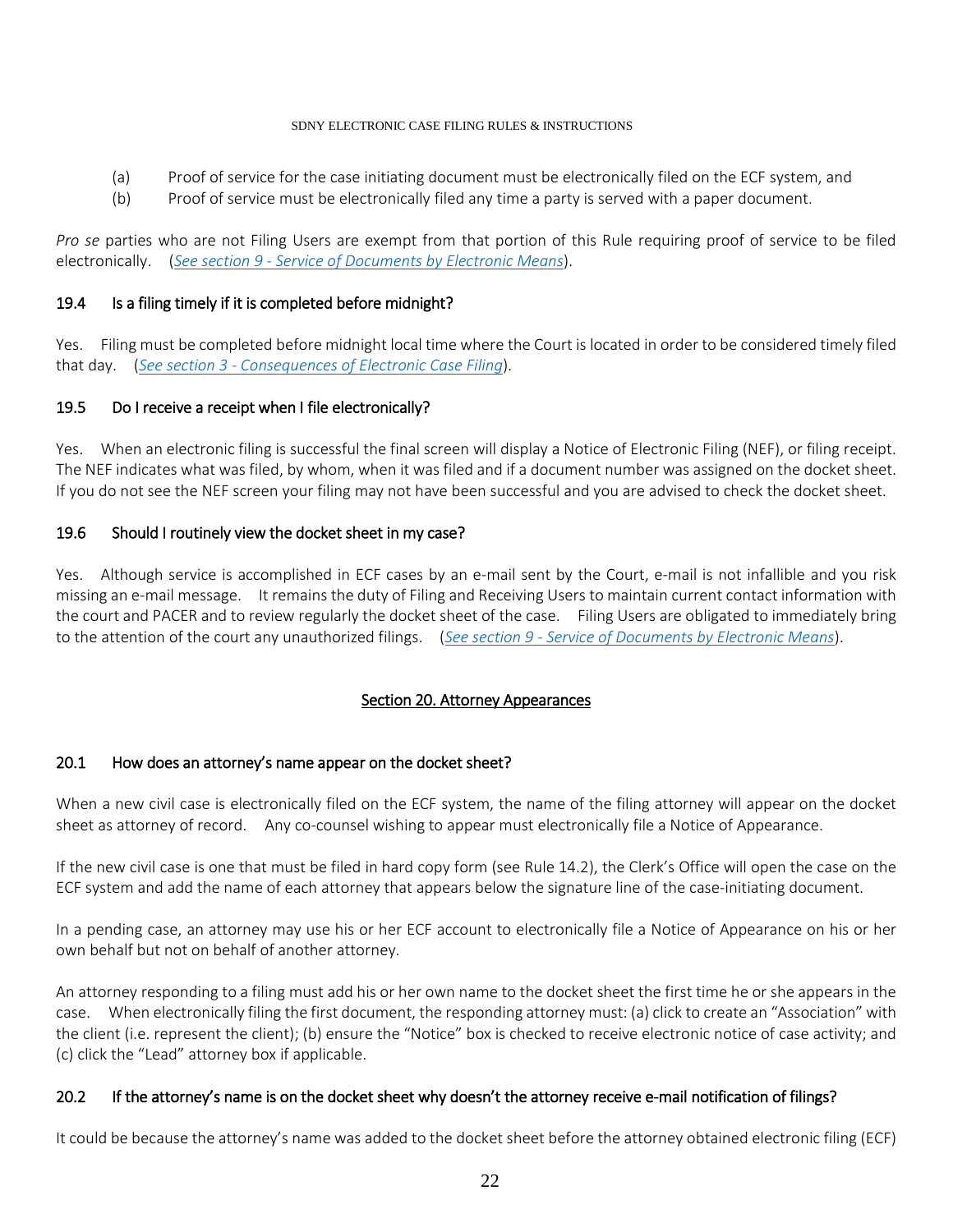privileges from this court. In that case the attorney's name and firm address will appear at the top of the docket sheet, but the e-mail address will be missing. If this is the case the solution is to obtain electronic filing (ECF) privileges at [https://www.pacer.gov/.](https://www.pacer.gov/) Or it could be because the attorney filed a Notice of Appearance but failed to check the "Notice" box when creating an association with the client. In this case, contact the ECF Help Desk at helpdesk@nysd.uscourts.gov, or call (212) 805-0136 during business hours. (*See section 24 - [ECF Help Desk and Training](#page-25-1)*).

#### 20.3 How do I file a Notice of Appearance in an ECF case?

An attorney who joins a case already in progress must electronically file a Notice of Appearance. When electronically filing the Notice of Appearance, the attorney must: (a) click to create an "Association" with the client (i.e., represent the client); (b) ensure the "Notice" box is checked to receive electronic notice of case activity; and (c) click the "Lead" attorney box if applicable. Please note the ECF system will not allow an attorney to file electronically a Notice of Appearance on behalf of another attorney. The Notice of Appearance and the ECF password must belong to the same attorney. (*[See section 2](#page-4-2)  – Eligibility and [Registration](#page-4-2)*).

#### 20.4 How do I file a Motion to Appear Pro Hac Vice in an ECF case?

- (a) A[t www.pacer.gov,](https://www.pacer.gov/) apply for pro hac vice electronic filing privileges; and
- (b) on the S.D.N.Y. ECF system, electronically file a Motion to Appear Pro Hac Vice in the appropriate case, and pay the required fee.

For complete pro hac vice instructions go to the Attorney tab a[t https://nysd.uscourts.gov/attorney/prohac.](https://nysd.uscourts.gov/attorney/prohac)

### 20.5 Am I required to notify the Court and PACER when my contact information changes?

Yes. To ensure communications from the court reach all parties, filing parties are required to notify the court and PACER of any changes in contact information. Attorneys must file a Notice of Change of Address in every pending case. For more information go to [https://www.nysd.uscourts.gov.](https://www.nysd.uscourts.gov/forms?field_form_category_target_id=23&title=&sort_by=title) A *pro se* party must notify the court of any changes in contact information, whether or not the party is a Filing or Receiving User, by submitting a [Notice of Change of Address for](https://nysd.uscourts.gov/node/823) *Pro Se* [Litigants](https://nysd.uscourts.gov/node/823) form.

### 20.6 Can I specify additional e-mail addresses to receive notification of activity in my cases?

Yes. You can add alternate e-mail addresses in the ECF system in Utilities, Maintain Your Account, and E-mail Information.

### 20.7 Can I receive electronic notification of activity in cases where I do not represent a party?

Yes. You can add a case to your e-mail notification list on the ECF system even if you don't represent a party to the case. Click on Utilities, Maintain Your Account, and E-mail Information.

#### Section 21. Privacy and Public Access to ECF Cases

#### <span id="page-22-0"></span>21.1 Has electronic filing expanded public access to documents?

Yes, documents filed electronically on the ECF system are more widely available than ever before. Electronic documents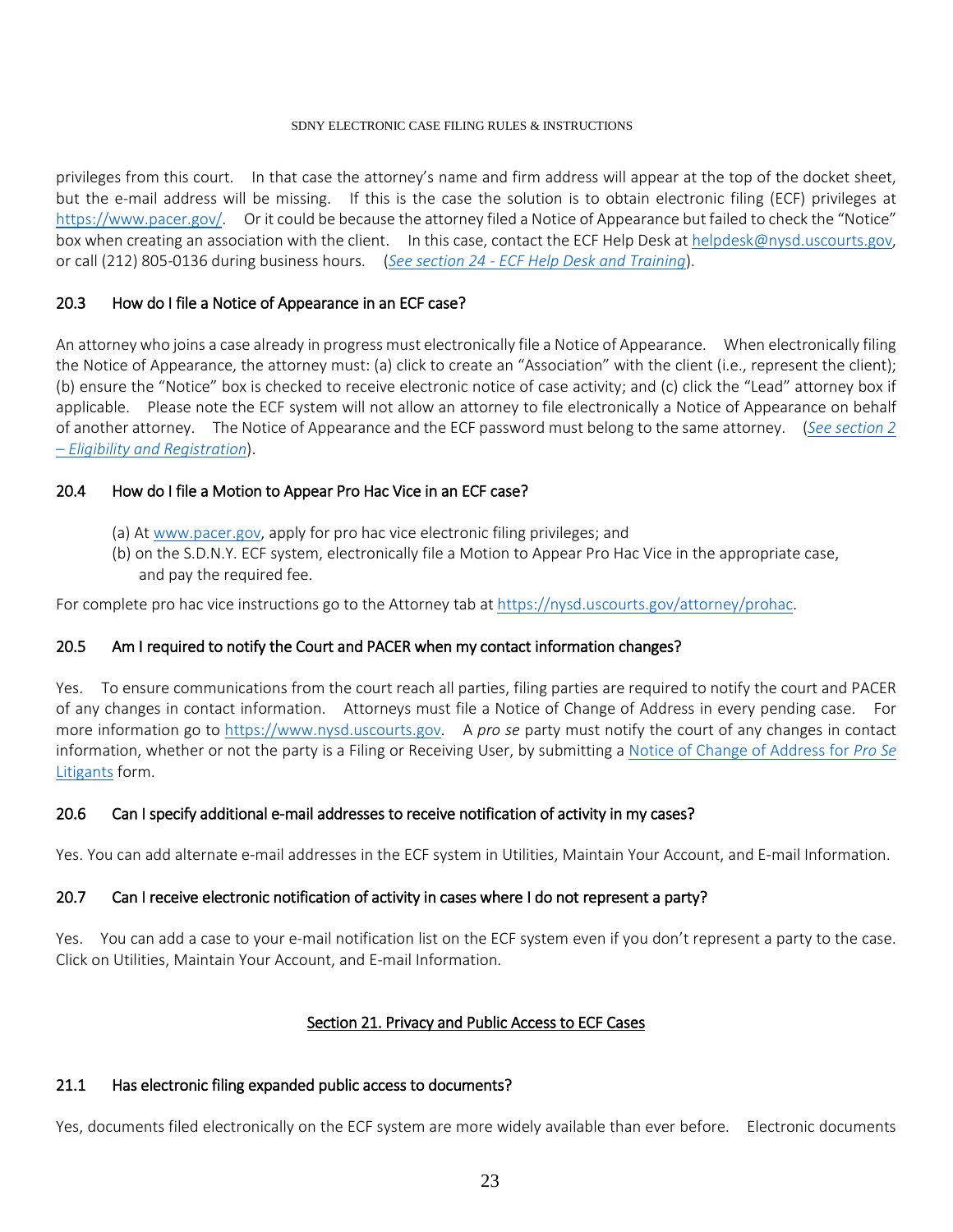can now be viewed over the Internet by anyone with a PACER account. In order to protect people's privacy and reduce the threat of identity theft, parties should be cautious when filing sensitive information.

#### 21.2 Who is responsible for redacting sensitive information from filed documents?

It is the sole responsibility of counsel and the parties to be sure that all documents comply with the rules of this Court requiring redaction of personal identifiers. Neither the judge nor the Clerk of Court will review documents for compliance with these rules.

#### 21.3 Am I required to redact certain sensitive information in a document?

Yes. Amendments to Federal Rule of Civil Procedure 5.2 and Criminal Procedure 49.1 require that personal identification information be redacted from documents filed with the Court. You should not include sensitive information in any document filed with the Court unless such inclusion is necessary and relevant to the case. A party wishing to file a document containing the personal data identifiers listed below must file a redacted version in the public file:

In all cases:

- Social Security Numbers: include only the last four digits of the number.
- Names of Minor Children: include only the initials of the child.
- Dates of Birth: include only the year.
- Financial Account #'s: include only the last four digits of these numbers.

In criminal cases:

• Home Addresses: include only the City and State.

#### 21.4 Is there other sensitive information that I should consider redacting?

Yes. Caution should be exercised when filing documents that contain the following:

- Personal identifying numbers (PIN #'s), such as a driver's license number
- Medical records, treatment and diagnosis
- Employment history
- Individual financial information
- Proprietary or trade secret information
- Information regarding an individual's cooperation with the government

#### 21.5 Am I required to file sensitive information under seal?

No. In addition to the redacted public filing a party may, but is not required to, file the personal data identifiers listed above by filing under seal. You may file under seal either: (a) a reference list or (b) an original, unredacted version of the document.

If you find it necessary to file sensitive information, the Court prefers a reference list to the filing of a complete document. The reference list shall contain the complete personal data identifier(s) and the redacted identifier(s) used in its (their) place in the filing. The reference list may be amended as of right.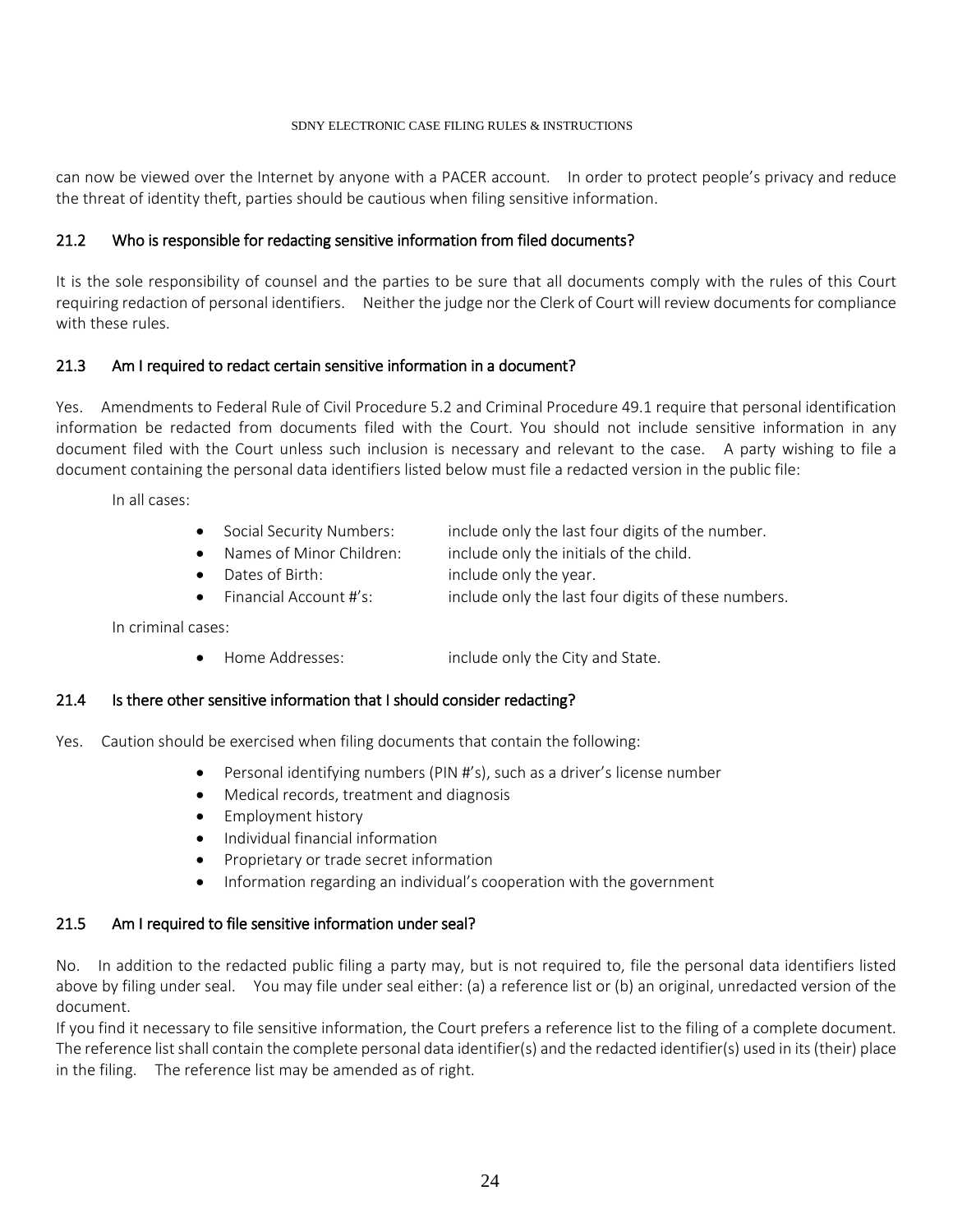#### 21.6 Are sealed documents filed electronically?

No. Sealed documents are filed in the traditional manner on paper. The sealed envelope must contain the paper document and a CD-ROM containing a PDF-A format copy of the document. A copy of the judge's sealing order must be attached to the outside of the envelope. For complete instructions see the sealed records filing instructions on the Cases page at https://nysd.uscourts.gov/programs/records/sealed. (*See section 6 - [Sealed Documents](#page-6-2)*).

#### 21.7 Who should maintain custody of original unredacted documents?

Parties are responsible for maintaining possession of original, unredacted documents, and information redacted from publicly filed documents. The Court may later require counsel to furnish the unredacted information.

#### 21.8 What if I mistakenly file sensitive or confidential information?

- (a) Contact the ECF Help Desk via email at helpdesk@nysd.uscourts.gov, or by telephone at (212) 805-0136, Monday through Friday during normal Clerk's Office hours. The filing will be temporarily sealed and made invisible to the public.
- (b) After notifying the ECF Help Desk, the filing party must ask the presiding judge, in writing, for the filing to be formally sealed by the Court.
- (c) Electronically file a redacted version of the mistaken filing.

# Section 22. Electronic Filing (ECF) Privileges

### <span id="page-24-0"></span>22.1 To file electronically do I need electronic filing (ECF) privileges for the United States District Court for the Southern District of New York?

Yes. To file electronically in this court you must have electronic filing (ECF) privileges issued by the U.S. District Court for the Southern District of New York. ECF accounts are available to attorneys in good standing and *pro se* parties granted permission to file electronically. To obtain electronic filing (ECF) privileges go to [https://www.pacer.gov/.](https://www.pacer.gov/) Protect the security of your password. *[\(See section 2 –](#page-4-2) Eligibility and Registration)*.

### 22.2 How do I obtain electronic filing (ECF) privileges if I am already admitted to the bar of this Court?

An attorney admitted to the bar of this court may register for electronic filing (ECF) privileges ("E-File Registration Only") at [https://www.pacer.gov/.](https://www.pacer.gov/)

### 22.3 How do I gain admission to the bar of this court and obtain electronic filing (ECF) privileges?

The application to be admitted to the bar of this Court includes a request for electronic filing (ECF) privileges. Go to [https://www.pacer.gov/.](https://www.pacer.gov/)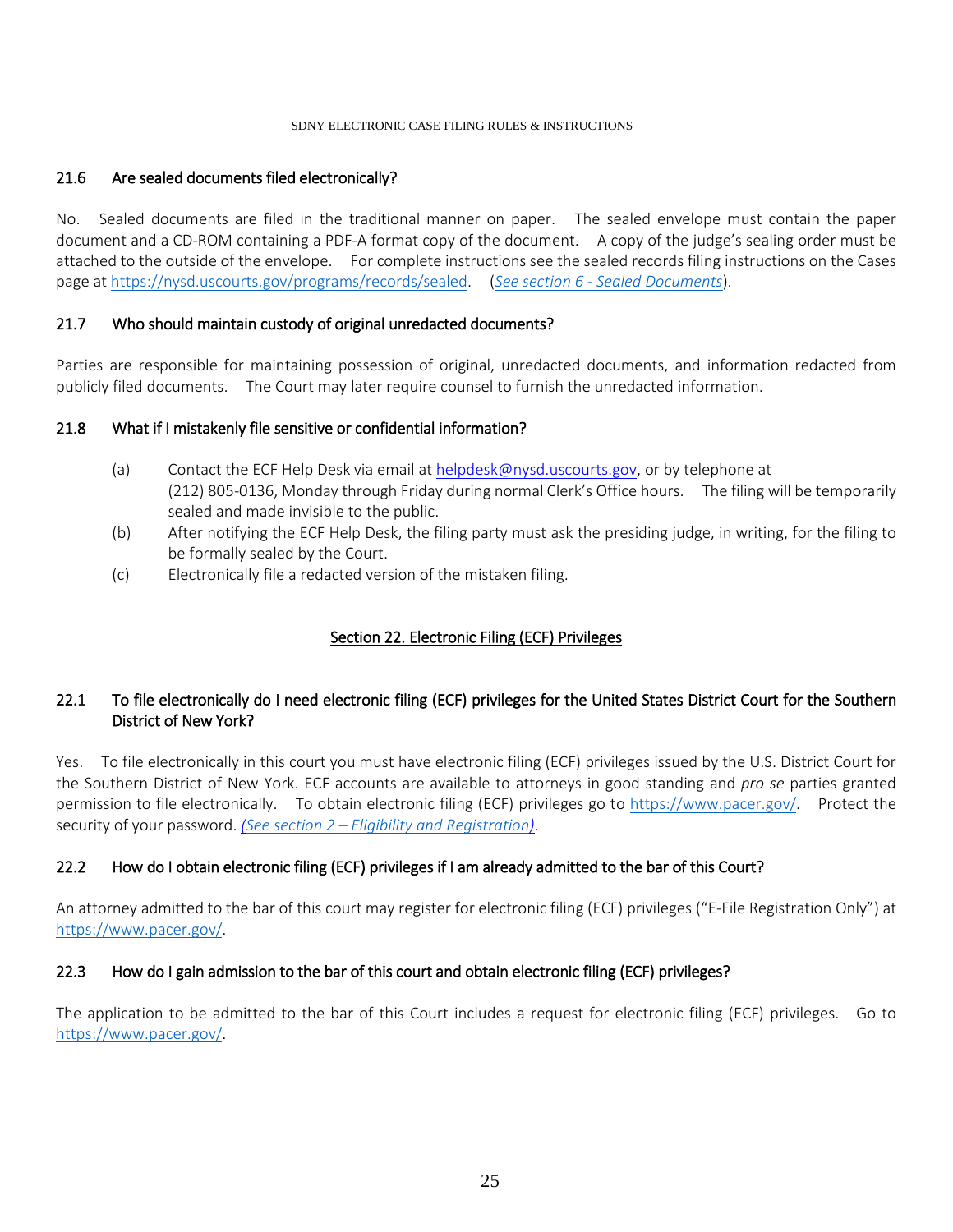#### Section 23. ECF Computer System Information

#### <span id="page-25-0"></span>23.1 What Internet browser should I use to file electronically on the ECF system?

Each new version of ECF is tested with specific Internet browsers before release. Check the ECF log-in page for a list of approved Internet browsers.

#### 23.2 What is a PDF-A file and how do I create one?

All documents electronically filed on the ECF system must be in PDF-A format (portable document format). A PDF-A file is created using PDF writer software such as Adobe Acrobat (go to<https://www.adobe.com/> for details). PDF-A files cannot be altered, and provide archiving and security features to the filer and the Court.

#### 23.3 Is there a limit to the size of a document that can be filed on ECF?

Yes. No single PDF file may be larger than 10.0 megabytes (10.0 mb). If the filing is too large, the ECF system will not allow it to be filed, and you will not see a Notice of Electronic Filing (NEF or filing receipt) screen. To determine the size of an Adobe Acrobat PDF file click on File, Document Properties, Summary.

#### 23.4 What if my document exceeds the file size limit?

Converting documents directly from a word processor to PDF-A format creates the smallest possible file in terms of computer memory. If that is not possible, scan your document at low resolution. Within the Adobe Acrobat program, on the "Scan Manager" screen, adjust the settings for black and white and 200 dpi (dots per inch). This allows more pages to fit into a single PDF-A file. If that does not work, separate an oversized file into 2 or more parts. Simply label each file 1a, 1b, 1c, etc. Only relevant excerpts of exhibits should be electronically filed. (*See section 5 - [Attachments and](#page-6-1)  [Exhibits](#page-6-1)*).

#### 23.5 What if a technical failure prevents me from filing electronically?

If a technical failure prevents you from filing electronically, follow the steps below:

- (a) Do not attempt to file paper documents in ECF cases except for emergency filings (e.g., Temporary Restraining Order).
- (b) If the Court's ECF system is out of order you should electronically file your document as soon as the system is restored.
- (c) If you missed a filing deadline when the ECF system was out of order, attach a statement to your filing explaining how the interruption in service prevented you from filing in a timely fashion. (*[See section 11 -](#page-8-1) [Technical Failures](#page-8-1)*)

### Section 24. ECF Help Desk & Training

#### <span id="page-25-1"></span>24.1 How can I learn how to file electronically?

The Court offers several options for ECF training. Details are available on the ECF page at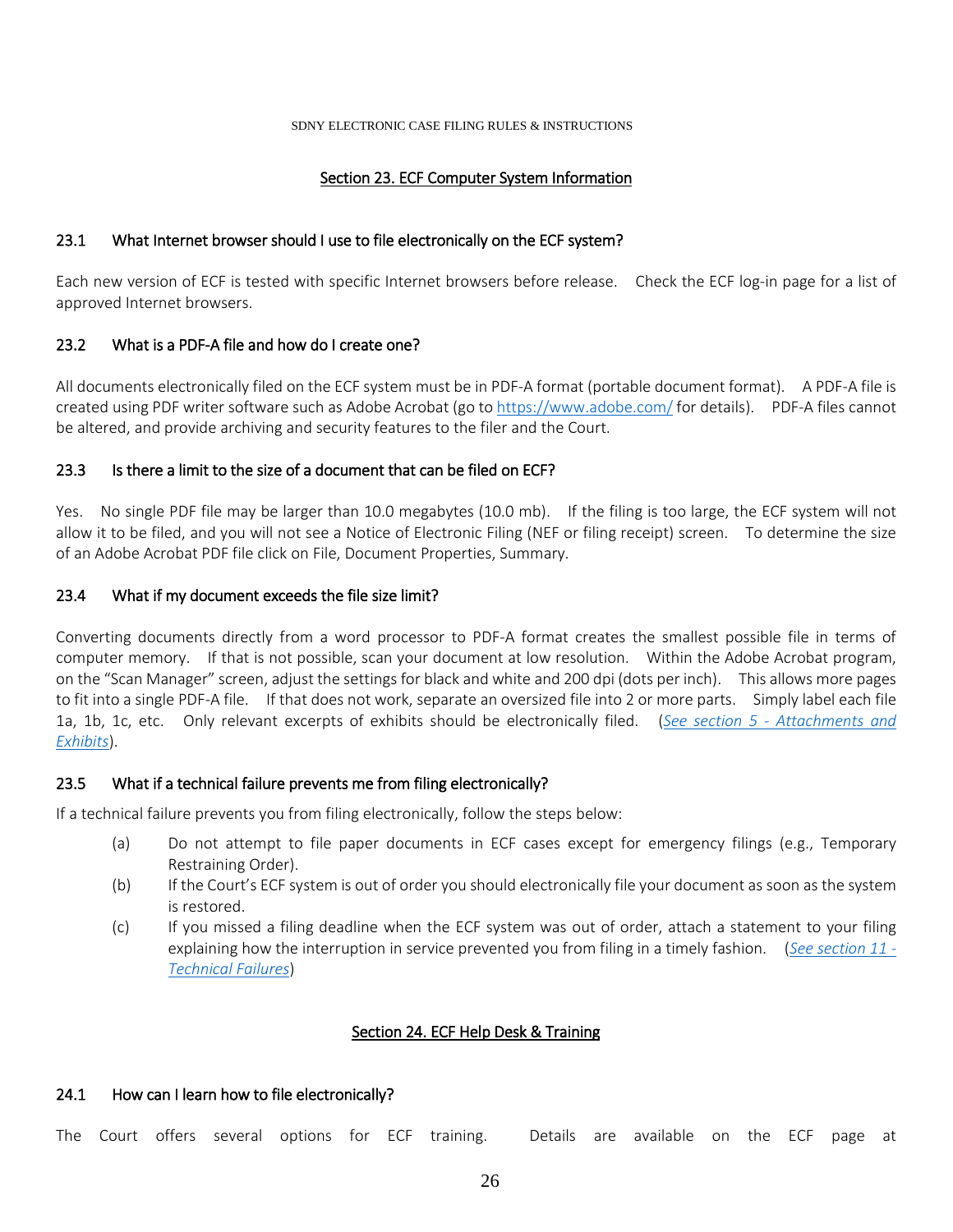#### <https://nysd.uscourts.gov/electronic-case-filing>

- (a) In-person training classes.
- (b) Step by step filing instructions can be found on-line in the course materials for our in-person training. From the ECF page click on Training. Then click on Instructor Led Training, and click on the course title.
- (c) A web based tutorial for electronic filing is also available.

#### 24.2 How do I contact the court's ECF Help Desk?

The court's ECF Help Desk is available via email a[t helpdesk@nysd.uscourts.gov,](mailto:helpdesk@nysd.uscourts.gov) or by telephone at (212) 805-0136, Monday through Friday during business hours.

#### 24.3 Whom should I contact for assistance with my PACER/ECF account?

For assistance with a log-in or password issue, contact the PACER service center at [pacer@psc.uscourts.gov,](mailto:pacer@psc.uscourts.gov) or by calling (800) 676-6856.

The preceding Electronic Case Filing Rules & Instructions have been approved by the Board of Judges of the Southern District of New York.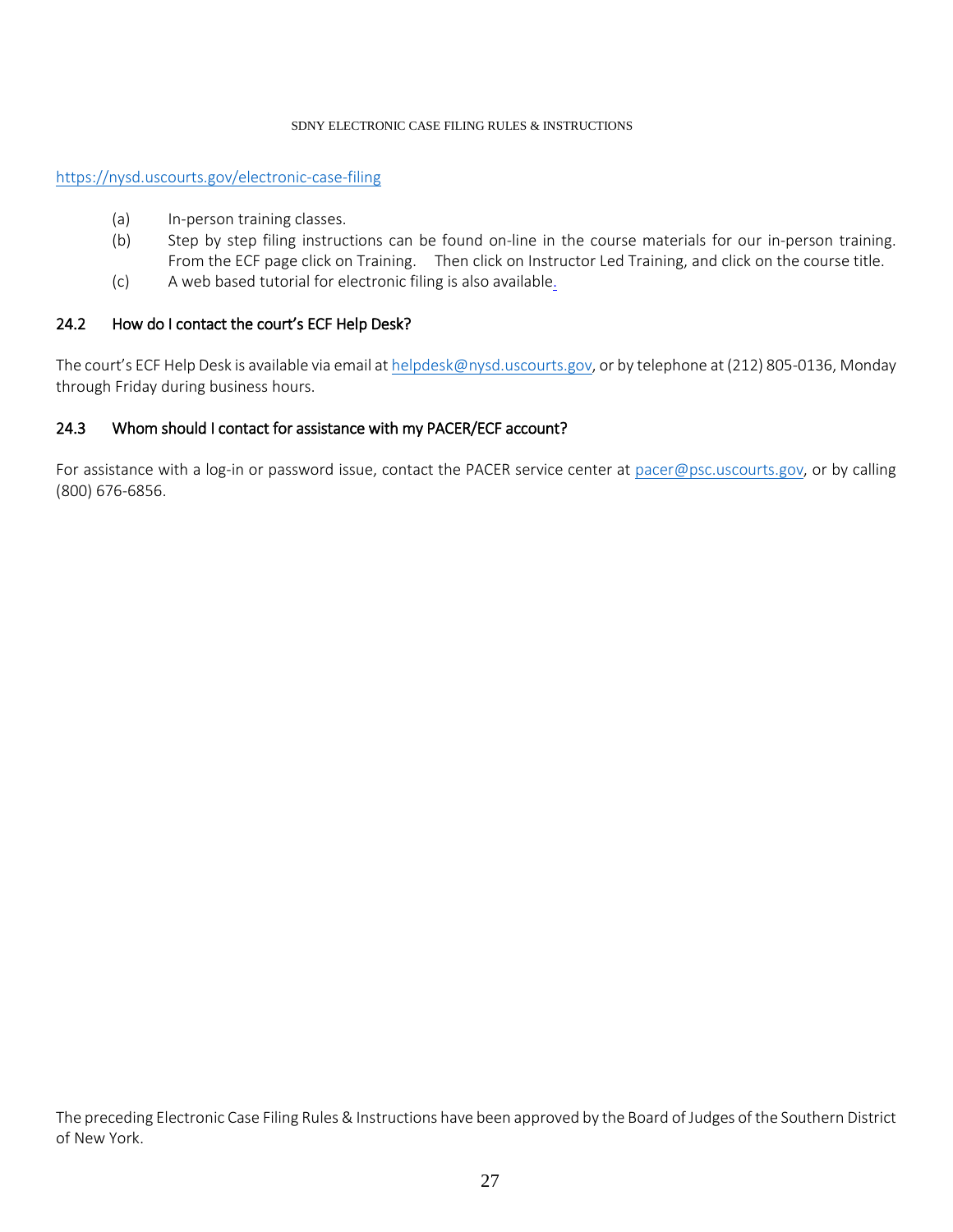# Appendix A

# List of Electronically Filed Proposed Orders, Judgments and Document Requests

<span id="page-27-0"></span>Effective August 1, 2018, the filings below must be submitted electronically through the court's ECF system. Use the correct ECF Filing Event to file your document. All of the Events listed are found in the category "Proposed Orders" unless otherwise noted.

| <b>Filing</b>                                                   | <b>Electronically file using</b><br>this ECF Filing Event                |
|-----------------------------------------------------------------|--------------------------------------------------------------------------|
| Abstract of Judgment                                            | Proposed Abstract of Judgment                                            |
| Case Management Plan                                            | Proposed Case Management Plan                                            |
| Certification of Judgment                                       | Proposed Certification of Judgment                                       |
| to be Registered In Another District                            | to be Registered in Another District                                     |
| Clerk's Certificate of Default                                  | Proposed Clerk's Certificate of Default                                  |
| Consent Order                                                   | Proposed Consent Order                                                   |
| Default Judgment                                                | Proposed Default Judgment                                                |
| Judgment                                                        | Proposed Judgment                                                        |
| Notice of Voluntary Dismissal                                   | Notice of Voluntary Dismissal<br>(found in Notices)                      |
| Notice of Acceptance with Offer of Judgment<br>(Rule 68)        | Notice of Acceptance with Offer of Judgment (found in<br>Notices)        |
| Order                                                           | Proposed Order                                                           |
| Order Authorizing Interpleader Deposit<br>(28 U.S.C. 1335)      | Proposed Order Authorizing Interpleader Deposit<br>(28 U.S.C. 1335)      |
| Order Authorizing Interpleader Disbursement<br>(28 U.S.C. 1335) | Proposed Order Authorizing Interpleader Disbursement<br>(28 U.S.C. 1335) |
|                                                                 |                                                                          |
| Order for Deposit<br>in Interest Bearing Account                | Proposed Order for Deposit<br>in Interest Bearing Account                |
| Order for Deposit of Funds                                      | Proposed Order for Deposit of Funds                                      |
| into Court Registry                                             | into Court Registry                                                      |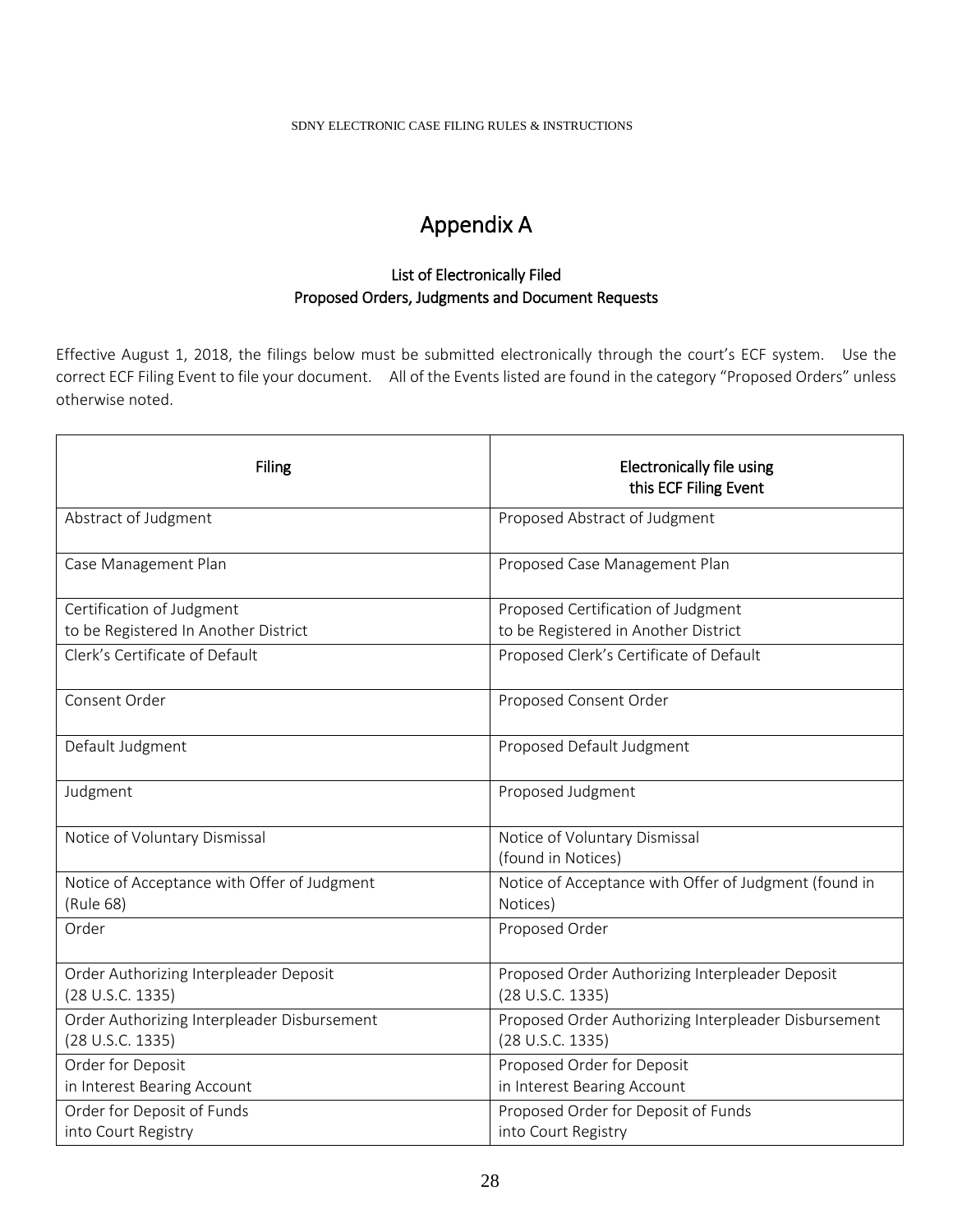| Order for Withdrawal of Funds          | Proposed Order for Withdrawal of Funds          |
|----------------------------------------|-------------------------------------------------|
| from Court Registry                    | from Court Registry                             |
| Order for Withdrawal of Funds          | Proposed Order for Withdrawal of Funds          |
| from Interest Bearing Account          | from Interest Bearing Account                   |
| Order to Show Cause                    | Proposed Order to Show Cause                    |
| Without Emergency Relief *             | Without Emergency Relief                        |
| Pre-Trial Order                        | Proposed Pre-Trial Order                        |
| Protective Order                       | Proposed Protective Order                       |
| Satisfaction of Judgment               | Proposed Satisfaction of Judgment               |
| Scheduling Order                       | Proposed Scheduling Order                       |
| Settlement Agreement                   | Settlement Agreement                            |
|                                        | (found in Other Documents)                      |
| Stipulation and Order                  | Proposed Stipulation and Order                  |
| Stipulation of Voluntary Dismissal     | Stipulation of Voluntary Dismissal              |
|                                        | (found in Other Documents)                      |
| Order for Substitution of Attorney     | Proposed Order for Substitution of Attorney     |
| Order for Withdrawal of Attorney       | Proposed Order for Withdrawal of Attorney       |
| Writ of Habeas Corpus Ad Testificandum | Proposed Writ of Habeas Corpus Ad Testificandum |

Questions may be directed to the ECF Help Desk a[t helpdesk@nysd.uscourts.gov,](mailto:helpdesk@nysd.uscourts.gov) or by calling (212) 805-0136 during business hours.

\* IMPORTANT - Order to Show Cause Without Emergency Relief – This ECF Filing Event is not to be used for applications for emergency relief, including Temporary Restraining Orders and Preliminary Injunctions, or for ex parte orders. Emergency applications should be presented in person in hard copy form.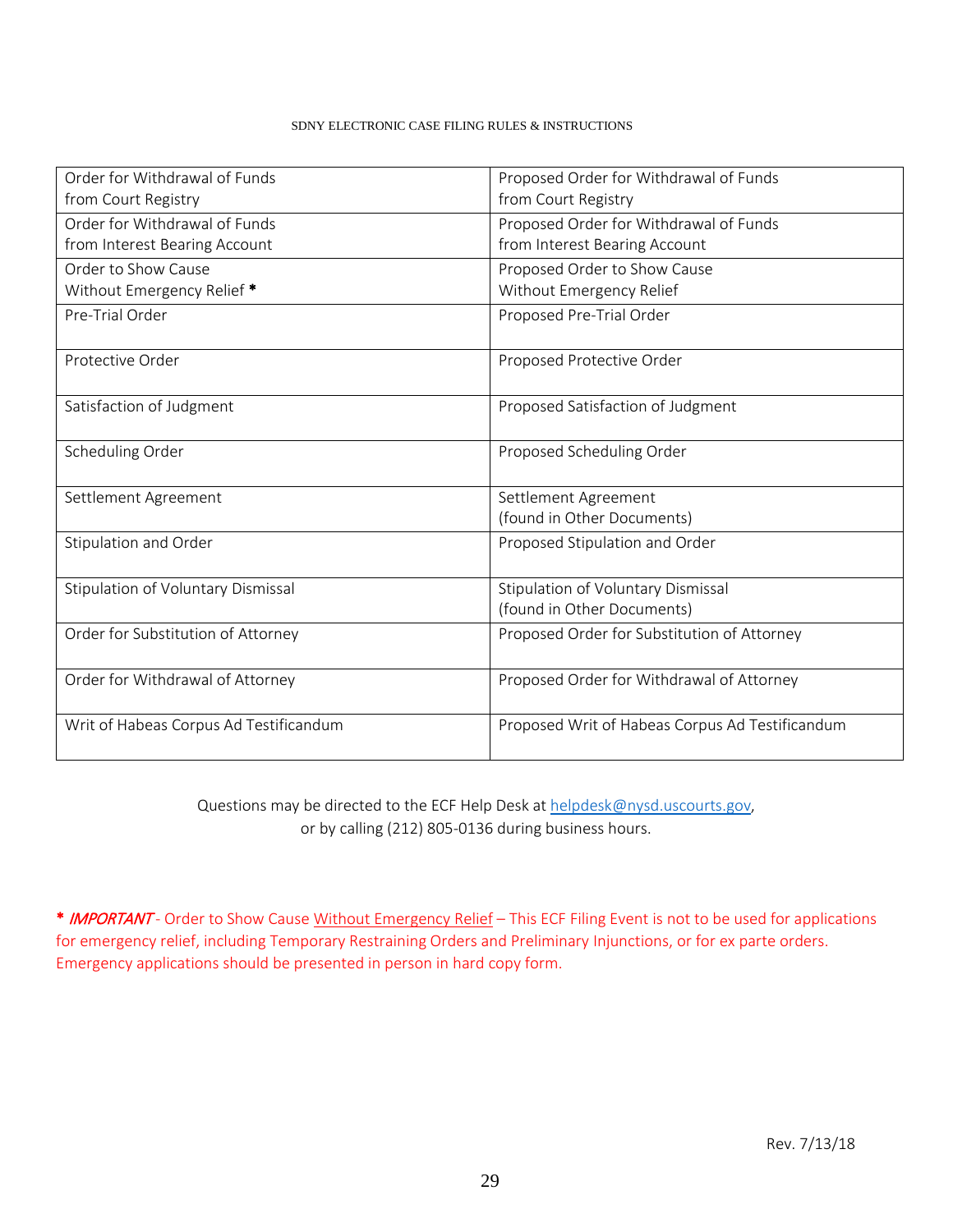# Appendix B

# Introduction to NextGen CM/ECF

#### <span id="page-29-0"></span>New York Eastern and Southern District Courts to Introduce NextGen CM/ECF on October 9, 2018.

#### ACTION REQUIRED – CM/ECF Users must follow the instructions below to continue to electronically file.

On October 9, 2018, the New York Eastern and Southern District Courts will adopt the NextGen CM/ECF system. Filers must take steps now in order to continue to file electronically in EDNY and SDNY after that date.

Until now electronic filers were required to maintain one account for the PACER system (Public Access to court Electronic Records) and one for each court's CM/ECF system where he or she was admitted to practice.

NextGen CM/ECF will simplify that process by combining all your CM/ECF and PACER accounts into a single "Central Sign-On" account. You will no longer need a separate CM/ECF account for each NextGen court. Your Central Sign-On account will permit you to both view documents through PACER and to electronically file documents through the CM/ECF systems of the NextGen courts where you have permission to file (District, Bankruptcy and Appellate).

Attorneys and *pro se* parties with permission to electronically file must follow the instructions below. *Pro se* parties without permission to electronically file should do nothing.

NextGen CM/ECF will also change the process of submitting an application for admission to the bar, including pro hac vice admission. All such applications will be submitted through PACER.

\_\_\_\_\_\_\_\_\_\_\_\_\_\_\_\_\_\_\_\_\_\_\_\_\_\_\_\_\_\_\_\_\_\_\_\_\_

#### **Instructions**

Two steps are required to prepare for NextGen: one step now; and one step on or after the go-live date.

#### Step 1 – Before the NextGen Go-Live Date

#### Did you obtain your individual PACER account before August 11, 2014?

Your individual PACER account must be upgraded before the NextGen go-live date. Go to [https://www.pacer.gov](https://www.pacer.gov/) and click on "Manage My Account". If your account type is *Legacy*, click Upgrade and follow the required steps. After the NextGen go-live date you must follow step 2 below.

#### Did you obtain your individual PACER account after August 11, 2014?

No action is required now as your individual PACER account is already upgraded. However, after the NextGen go-live date you must follow step 2 below.

#### Do you share a PACER account?

You must obtain your own individual PACER account before the NextGen go-live date. Shared PACER accounts will not work with NextGen. Go to [https://www.pacer.gov](https://www.pacer.gov/) and click on "Register" to create a new individual account. After the NextGen go-live date you must follow step 2 below.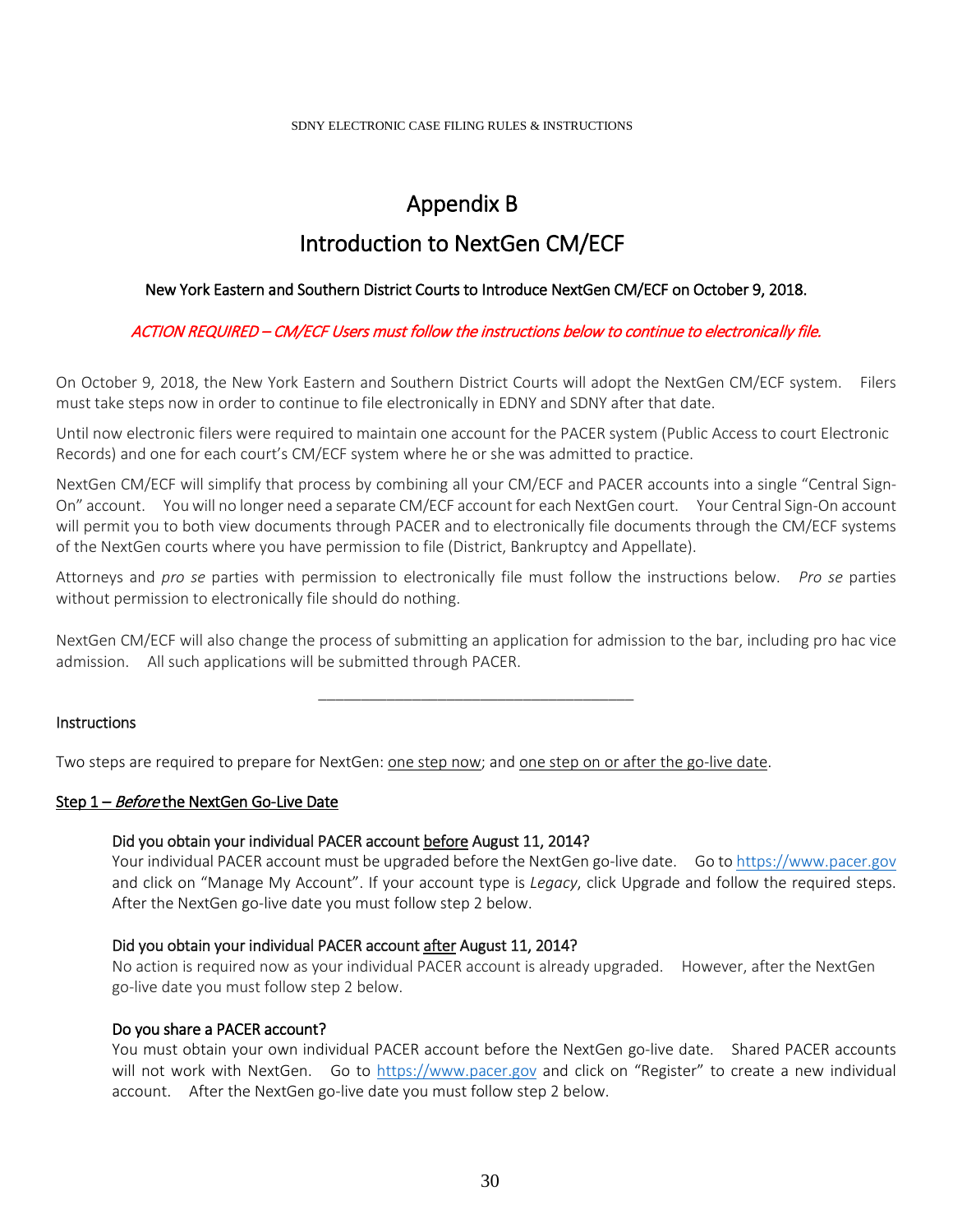#### CJA Panel Attorneys

CJA panel attorneys must (1) have one upgraded individual PACER account before the NextGen go-live date, and (2) add CJA exempt privileges to that account for billing purposes. That one individual PACER account will allow you to toggle back and forth between CJA matters and private practice matters. Follow the instructions in the "CJA Privileges in NextGen" link below. After the NextGen go-live date you must follow step 2 below.

#### Do you have more than one CM/ECF account?

All of your PACER accounts must be upgraded before the NextGen go-live date (see above). This includes those attorneys who work part-time for a Government entity, such as a Corporation Counsel office, and who currently use two CM/ECF accounts to keep their private practice and Corp Counsel emails separate. Such attorneys will continue to need two CM/ECF accounts and two corresponding upgraded PACER accounts. After the NextGen go-live date you must follow step 2 below to link each CM/ECF account to a corresponding upgraded PACER account.

#### PACER Administrative Accounts ('PAA')

PACER offers a PAA to centralize PACER billing for multiple attorneys in a single firm. To register for a PAA, please visit: [https://www.pacer.gov/reg\\_firm.html.](https://www.pacer.gov/reg_firm.html) Attorneys with a PAA account still must have an individual account.

#### Forgot your CM/ECF account information?

For Eastern District Court accounts: If you forgot your passwor[d click here.](https://ecf.nyed.uscourts.gov/cgi-bin/lostPassword.pl) If you forgot your log-in you mus[t re-register your account.](https://www.nyed.uscourts.gov/cgi-bin/aaa/atyAdmit.pl) For Southern District Court accounts: Call the SDNY ECF Help Desk at (212) 805-0136, and press 2.

#### Forgot your PACER account information?

Go to<https://www.pacer.gov/reqpswd.html>

#### Step 2 – On or After the NextGen Go-Live Date

#### LINK your CM/ECF account(s) with your upgraded individual PACER account.

On or after the NextGen go-live date you must link your CM/ECF and PACER accounts. Linking is a one-time process that can be completed only once the court is live on NextGen CM/ECF. *Failure to link your CM/ECF account(s) with your upgraded individual PACER account will prevent you from filing electronically after NextGen goes live.*

On or after the NextGen go-live date, link your court issued CM/ECF account and your upgraded PACER account by going to the court's CM/ECF site and clicking the "Document Filing System" link. You will be automatically redirected to PACER to complete this process.

Link your EDNY account at: [https://ecf.nyed.uscourts.gov](https://ecf.nyed.uscourts.gov/)

Link your SDNY account at: [https://ecf.nysd.uscourts.gov](https://ecf.nysd.uscourts.gov/)

**DED Log in with your individual upgraded PACER user name and password.**